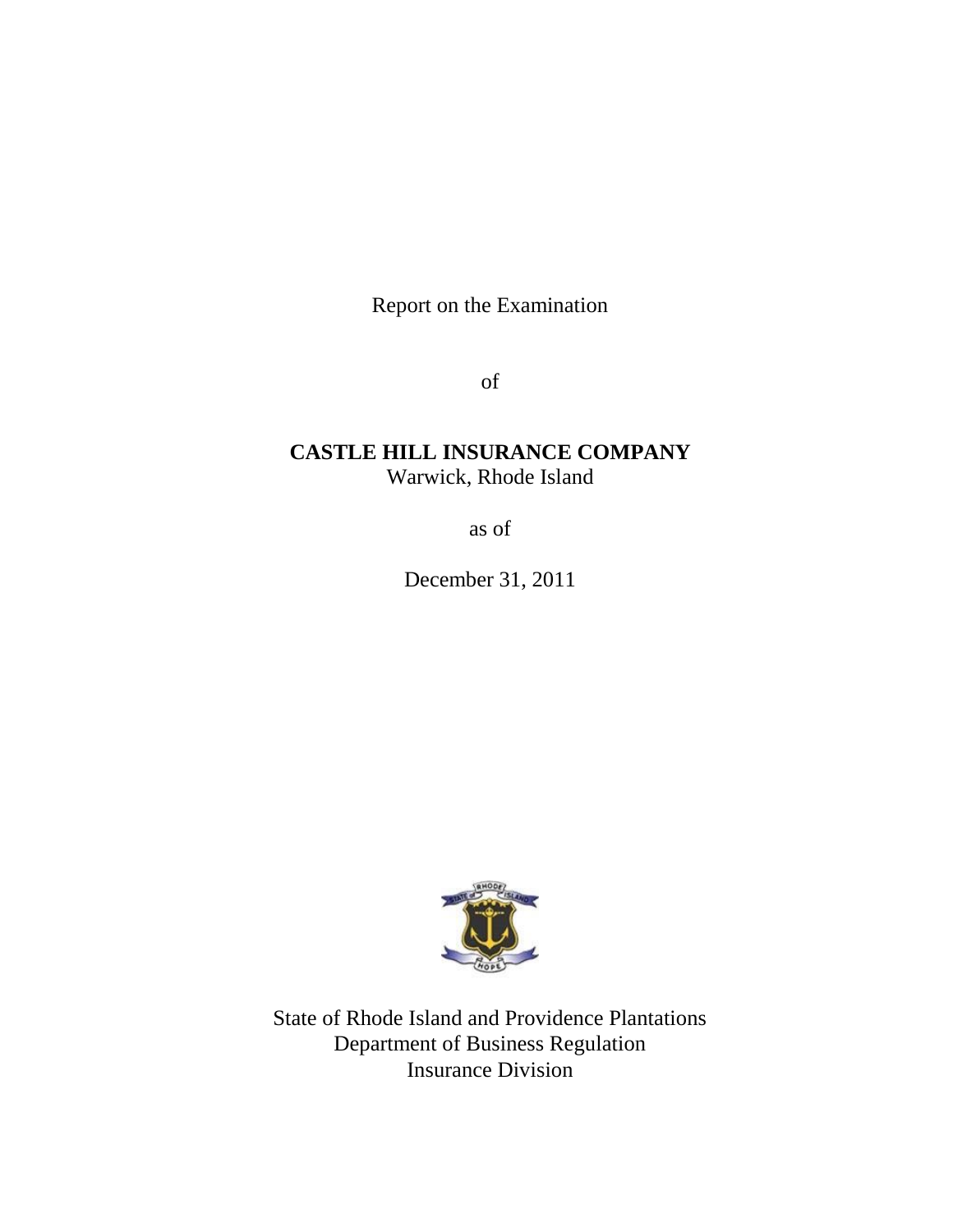

State of Rhode Island and Providence Plantations DEPARTMENT OF BUSINESS REGULATION 1511 Pontiac Avenue, Bldg. 69-2 Cranston, Rhode Island 02920

**Insurance Division** 

#### **DIRECTOR'S ORDER**

The attached Report of Examination as of December 31, 2011, of the condition and affairs of CASTLE HILL INSURANCE COMPANY, was recently completed by duly qualified examiners, pursuant to the provisions of the Rhode Island General Laws.

Due consideration has been given to the comments of the examiners regarding the operation of the Company and its financial condition, as reflected in the report.

It is therefore ORDERED that said Report be, and it is hereby, adopted and filed and made an official record of this Department as of this date.

DEPARTMENT OF BUSINESS REGULATION

Paul McGreeyy

Director / Insurance Commissioner

ORDER #  $12 - 073$ 

DATED:  $12-14-12$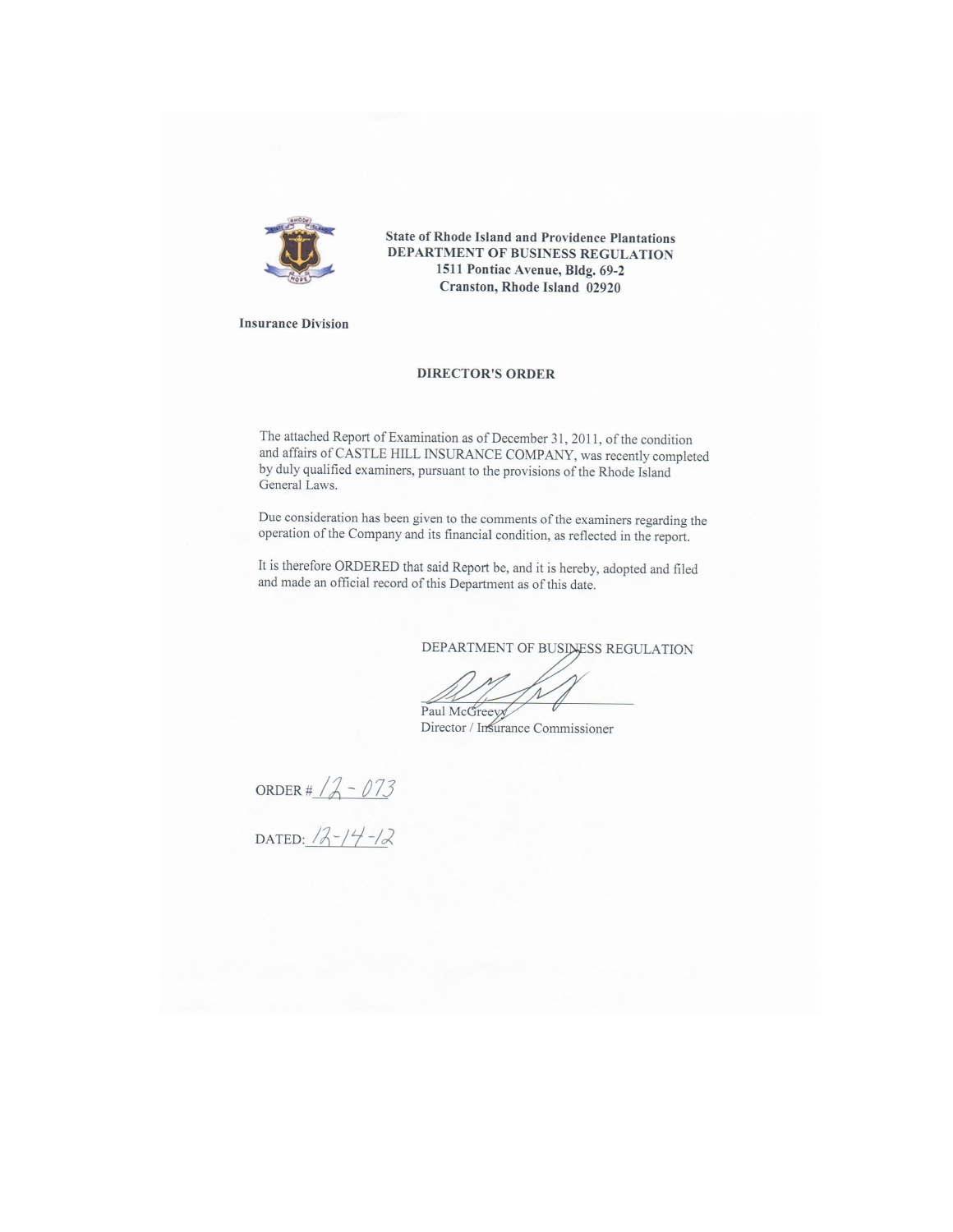# **TABLE OF CONTENTS**

|                                                                          | 1                                |
|--------------------------------------------------------------------------|----------------------------------|
|                                                                          | $\overline{2}$                   |
|                                                                          | 3                                |
|                                                                          | 5<br>5<br>5<br>8<br>8<br>9<br>10 |
|                                                                          | 10                               |
| OFFICERS' AND EMPLOYEES' WELFARE AND PENSION PLANS                       | 11                               |
|                                                                          | 11                               |
|                                                                          | 12                               |
|                                                                          | 12<br>12                         |
|                                                                          | 13                               |
|                                                                          | 13<br>14<br>15                   |
| Comparative Statement of Assets, Liabilities and Surplus and Other Funds | 16<br>17<br>18<br>19<br>20<br>21 |
| ASSETS                                                                   | 22<br>22                         |
|                                                                          | 23                               |
|                                                                          | 24                               |
|                                                                          | 25                               |
|                                                                          |                                  |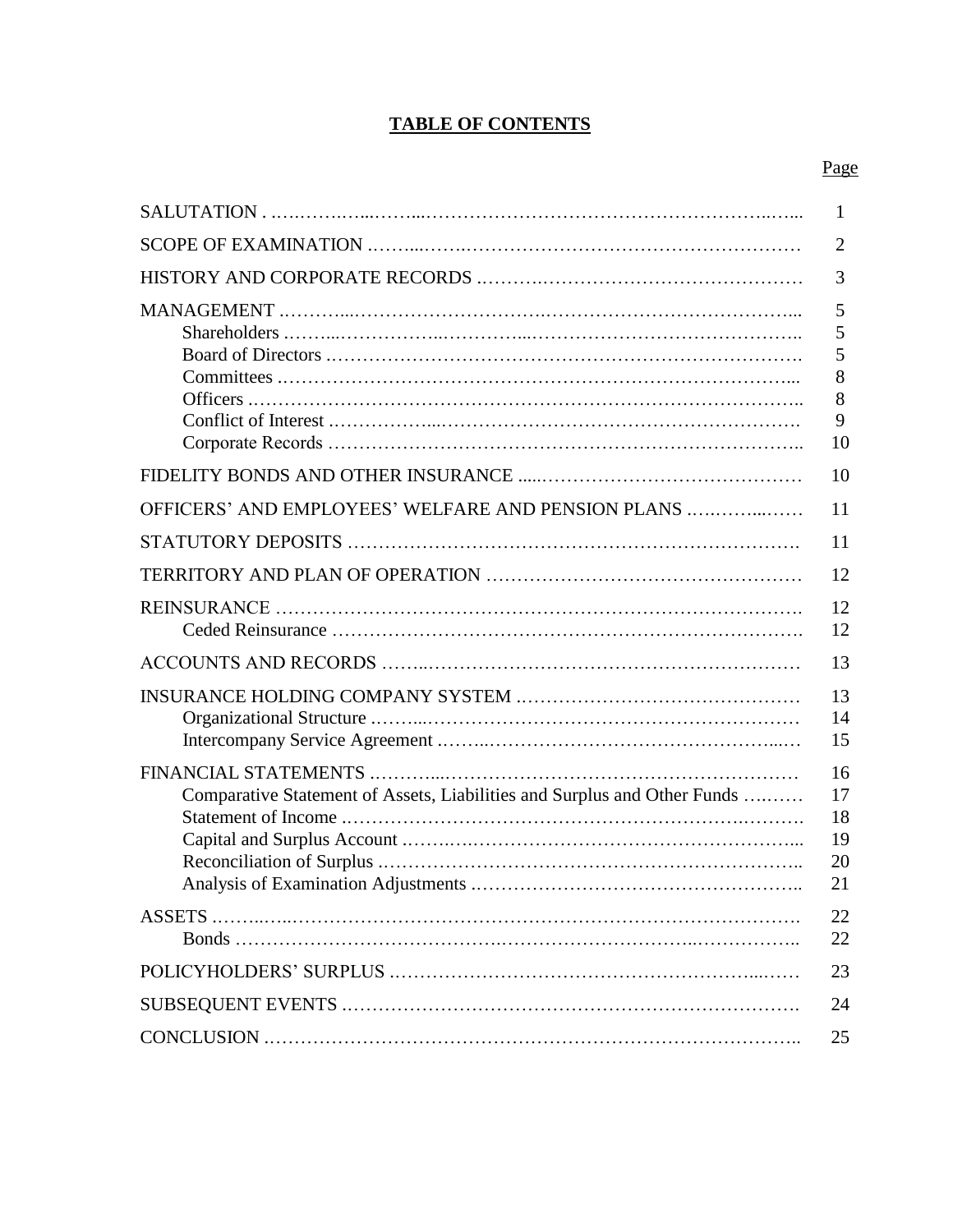December 4, 2012

Honorable Paul McGreevy Insurance Commissioner State of Rhode Island and Providence Plantations Department of Business Regulation 1511 Pontiac Avenue, Bldg. 68-2 Cranston, Rhode Island 02920

Dear Commissioner:

In accordance with your instructions and pursuant to Chapters 13, 13.1 and 35 of Title 27 of the General Laws of the State of Rhode Island, an examination has been made as of December 31, 20011 of the financial condition and affairs of

# **CASTLE HILL INSURANCE COMPANY**

at its home office located at One Beacon Centre, Warwick, Rhode Island. The report of such examination is herewith submitted.

Castle Hill Insurance Company, hereinafter referred to as "Castle Hill" or the "Company," was previously examined as of December 31, 2007 by the Insurance Division of the State of Rhode Island ("Insurance Division"). The current examination was also conducted by the Insurance Division.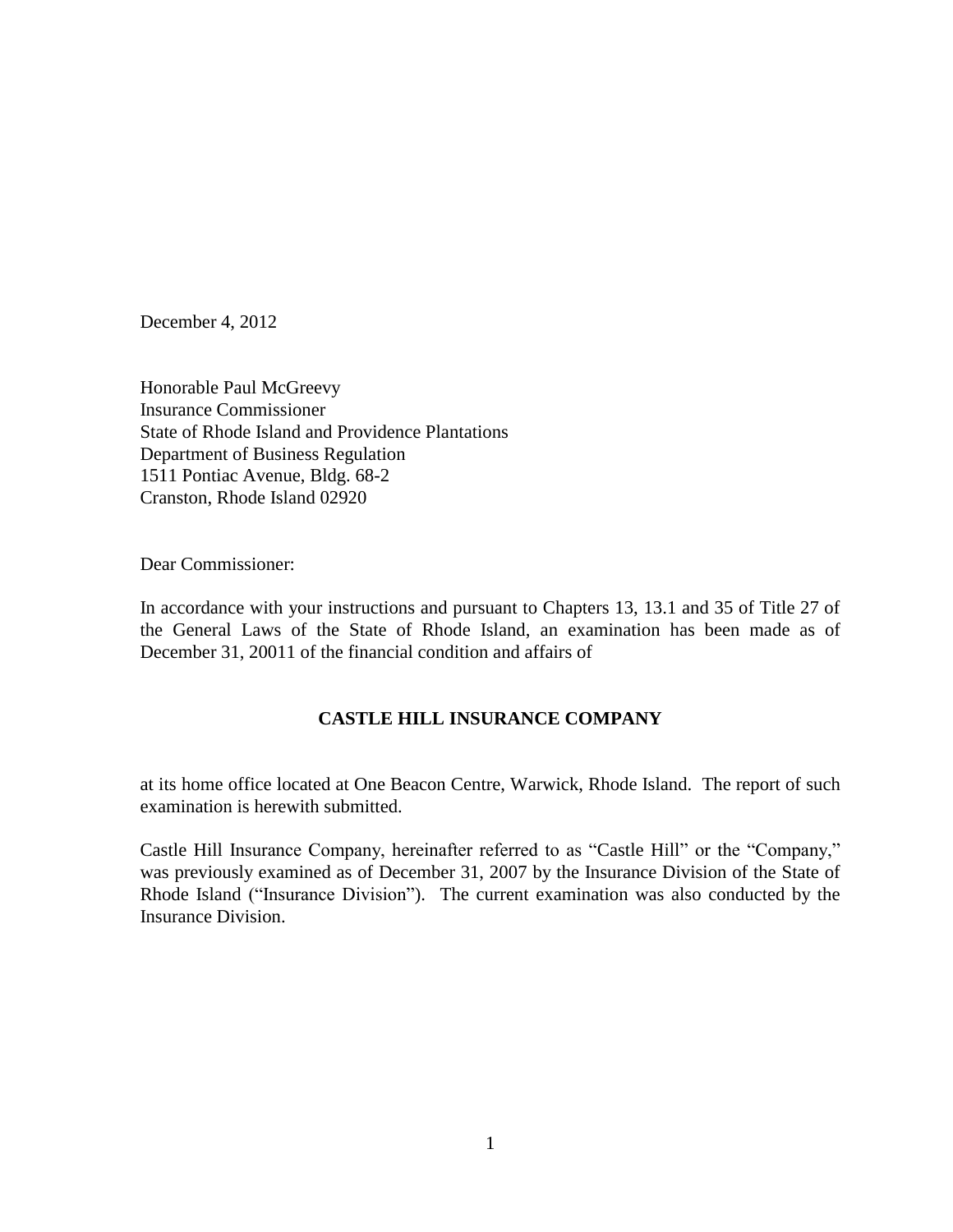#### **SCOPE OF EXAMINATION**

The current examination was performed in compliance with the above-mentioned sections of the General Laws of the State of Rhode Island, and covered the intervening four-year period ended December 31, 2011. The examination was conducted in accordance with the National Association of Insurance Commissioners ("NAIC") *Financial Condition Examiners Handbook* ("Handbook"), Risk-Focused Examination Process. The Handbook requires that we plan and perform the examination to evaluate the financial condition and identify prospective risks of the Company by obtaining information about corporate governance, identifying and assessing inherent risks, and evaluating the controls and procedures used to mitigate those risks. The examination included assessing the principles used and significant estimates made by management, as well as evaluating the overall financial statement presentation, and management's compliance with Statutory Accounting Principles and the NAIC *Annual Statement Instructions*. The examination process included a business risk assessment to focus examination procedures on those areas considered to have greater risk in order to identify significant operating issues and/or deviations from statutory accounting practices that may affect solvency. All accounts and activities of the Company were considered in accordance with the Risk-Focused Examination Process.

The Company is a wholly owned subsidiary of The Beacon Mutual Insurance Company ("Beacon Mutual"). A concurrent examination was made of Beacon Mutual, and a report thereon is submitted under separate cover.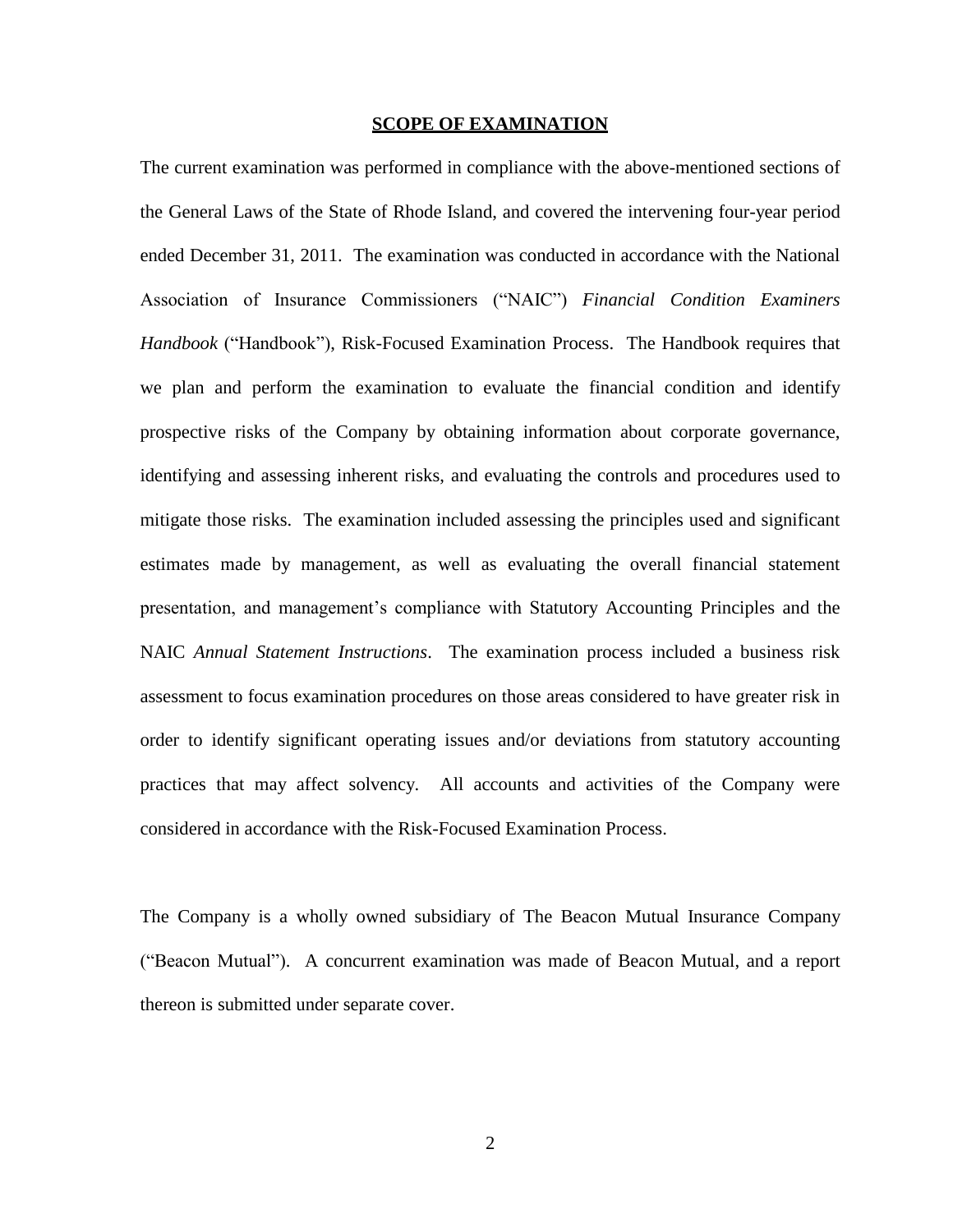#### **HISTORY AND CORPORATE RECORDS**

Castle Hill Insurance Company was incorporated on October 17, 2003, through the actions of its sole incorporator, Joseph A. Solomon ("Sole Incorporator") and pursuant to the filing of its original Articles of Incorporation with the Secretary of State, as approved by the Director of the Department of Business Regulation.

On October 17, 2003, acting pursuant to the authority contained in Rhode Island General Laws §7-1-5 and §27-1, the Sole Incorporator consented to various actions for and on behalf of the Company in connection with the organization of the Company and authorized certain other actions relating to the formation of the Company. The Sole Incorporator resigned immediately following his functions and duties as sole incorporator.

Subsequent to the Sole Incorporator's resignation, the sole shareholder, Beacon Mutual and its directors executed a written consent as authorized by the provisions of Rhode Island General Laws §7-1-5, §27-1, the Rhode Island Business Corporation Act, the Articles of Incorporation and the bylaws of the Company to, among other things, ratify, approve and confirm all actions taken by the Sole Incorporator as set forth in the Consent of Sole Incorporator dated October 17, 2003. This written consent constituted the first meeting of the sole shareholder and Board of Directors of the Company.

The Articles of Incorporation give the Company the authority to engage in the business of workers' compensation and employers' liability insurance and further provide that the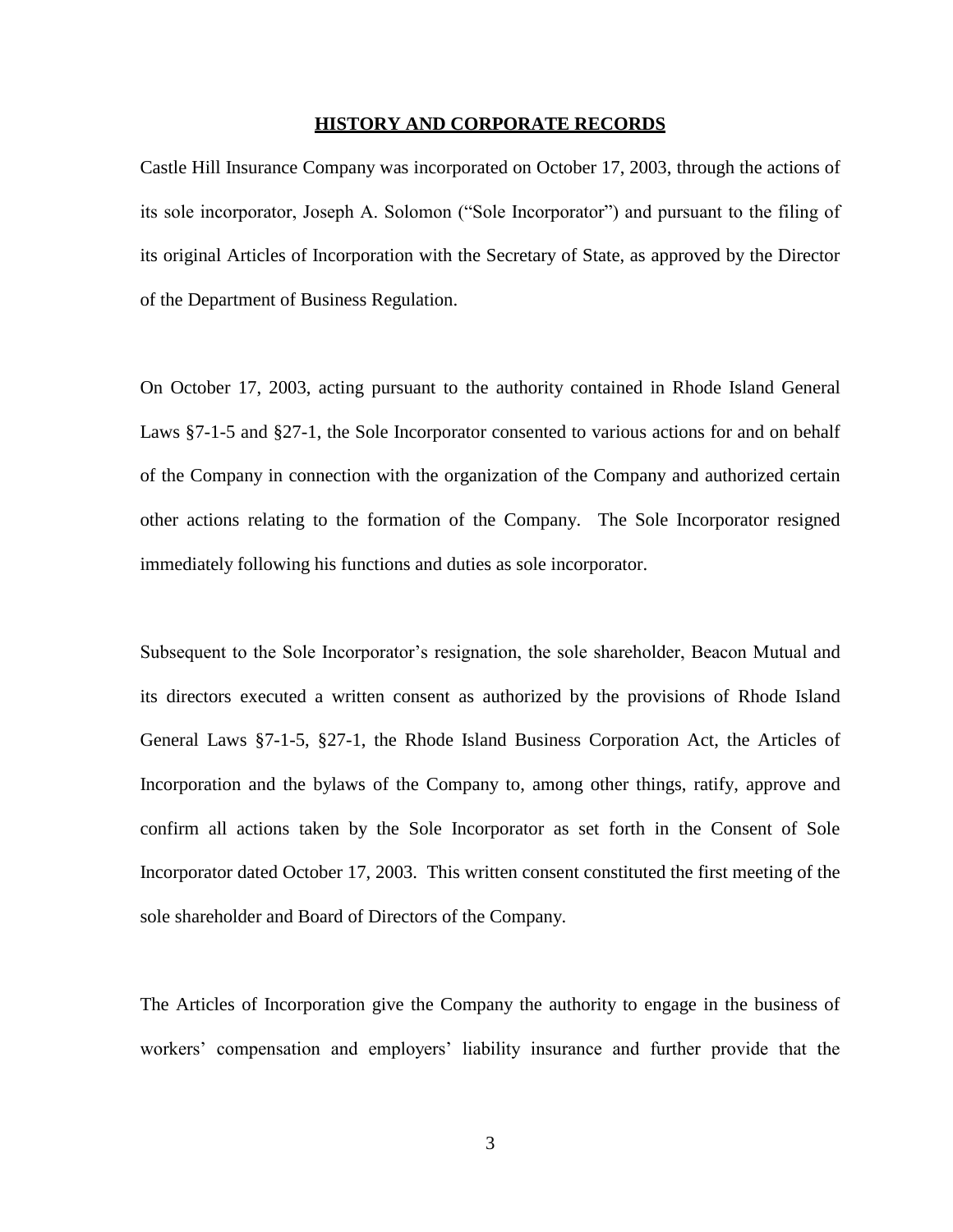authorized capital stock of the Company shall be divided into two classes of stock: (i) fivethousand (5,000) shares of common stock with a one-thousand dollar (\$1,000) par value, and (ii), fifteen-thousand (15,000) shares of cumulative preferred stock with a one-thousand dollar (\$1,000) par value.

On November 5, 2003, the Company issued twenty-million dollars (\$20,000,000) of capital stock to The Beacon Mutual Insurance Company consisting of five-thousand (5,000) shares of common stock with a one-thousand dollar (\$1,000) par share representing aggregate consideration of five-million dollars (\$5,000,000) in the form of cash, and fifteen-thousand (15,000) shares of preferred stock with a one-thousand dollar (\$1,000) par value representing aggregate consideration of fifteen-million dollars (\$15,000,000) in the form of cash.

The principal office of the Company is located within the home office of its parent, Beacon Mutual, in Warwick, Rhode Island.

The records of meetings of the Sole Shareholder and Board of Directors were reviewed as part of this examination. The meetings appeared to be held in accordance with the Company's bylaws and did not contain evidence of any actions contrary to the Company's Articles of Incorporation, bylaws, or the Rhode Island General Laws.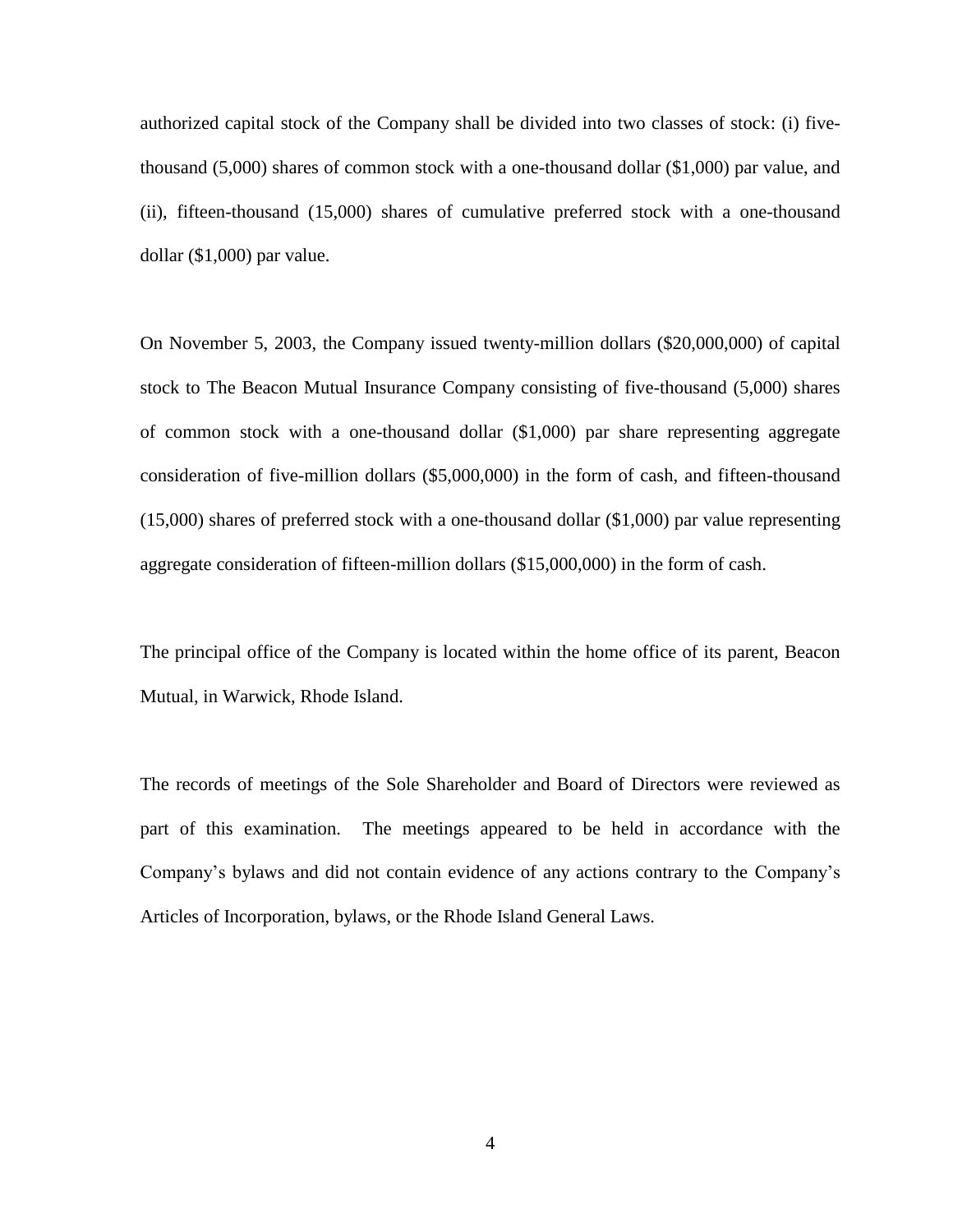#### **MANAGEMENT**

### **Shareholders**

The bylaws provide that the annual meeting of the shareholders shall be held at a time and place in June in each year to be determined by the Board of Directors for the purpose of electing directors and for the transaction of such other business as may come before the meeting.

Special meetings of the shareholders may be called by the President or by the Board of Directors, and shall be called by the President at the request of the holders of not less than ten percent (10%) of all outstanding shares of capital stock of the Company entitled to vote at the meeting. The holders of a majority of the issued and outstanding shares of capital stock of the Company entitled to vote, represented in person or by proxy, shall constitute a quorum at all meetings of the shareholders except as otherwise provided in the bylaws or by the Articles of Incorporation.

Any action taken at a meeting of the shareholders may be taken without a meeting if all of the shareholders entitled to vote consent to such action in writing.

# **Board of Directors**

The bylaws provide that the business and affairs of the Company shall be managed by its Board of Directors. The initial number of directors shall be eleven (11) and shall serve a term that expires at the first annual meeting of the shareholders. At the first annual meeting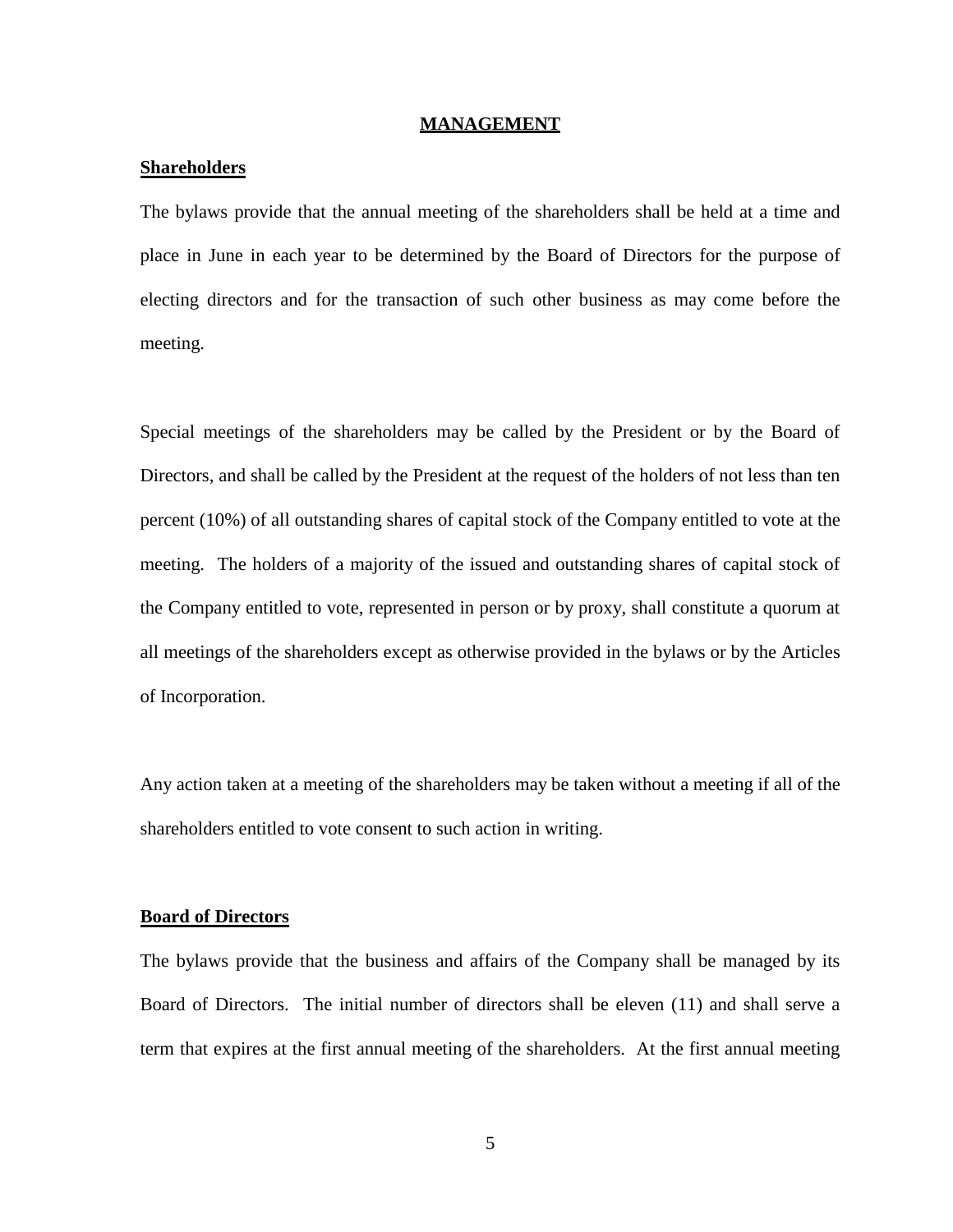of the shareholders, the directors shall be divided into three (3) classes of approximately equal size. The term of office of the directors in the first class shall expire at the second annual meeting of the shareholders; the term of office of the second class of directors shall expire at the third annual meeting of the shareholders; and the term of office of the third class of directors shall expire at the fourth annual meeting of the shareholders. Beginning with the election of directors at the second annual meeting of the shareholders, all directors shall be elected to serve for a term of three (3) years.

Any vacancy occurring in the Board of Directors may be filled by the affirmative vote of a majority of the remaining directors though not less than a quorum of the Board of Directors. A director elected to fill a vacancy shall be elected for the unexpired term of such director's predecessor in office.

A regular meeting of the Board of Directors shall be held immediately after and at the same time and place as the annual meeting of the shareholders. The Board of Directors may provide by resolution the time and place for the holding of additional regular meetings without notice other than such resolution.

Special meetings of the Board of Directors may be called by or at the request of the President or any one director.

A majority of the number of directors of the Company shall constitute a quorum for the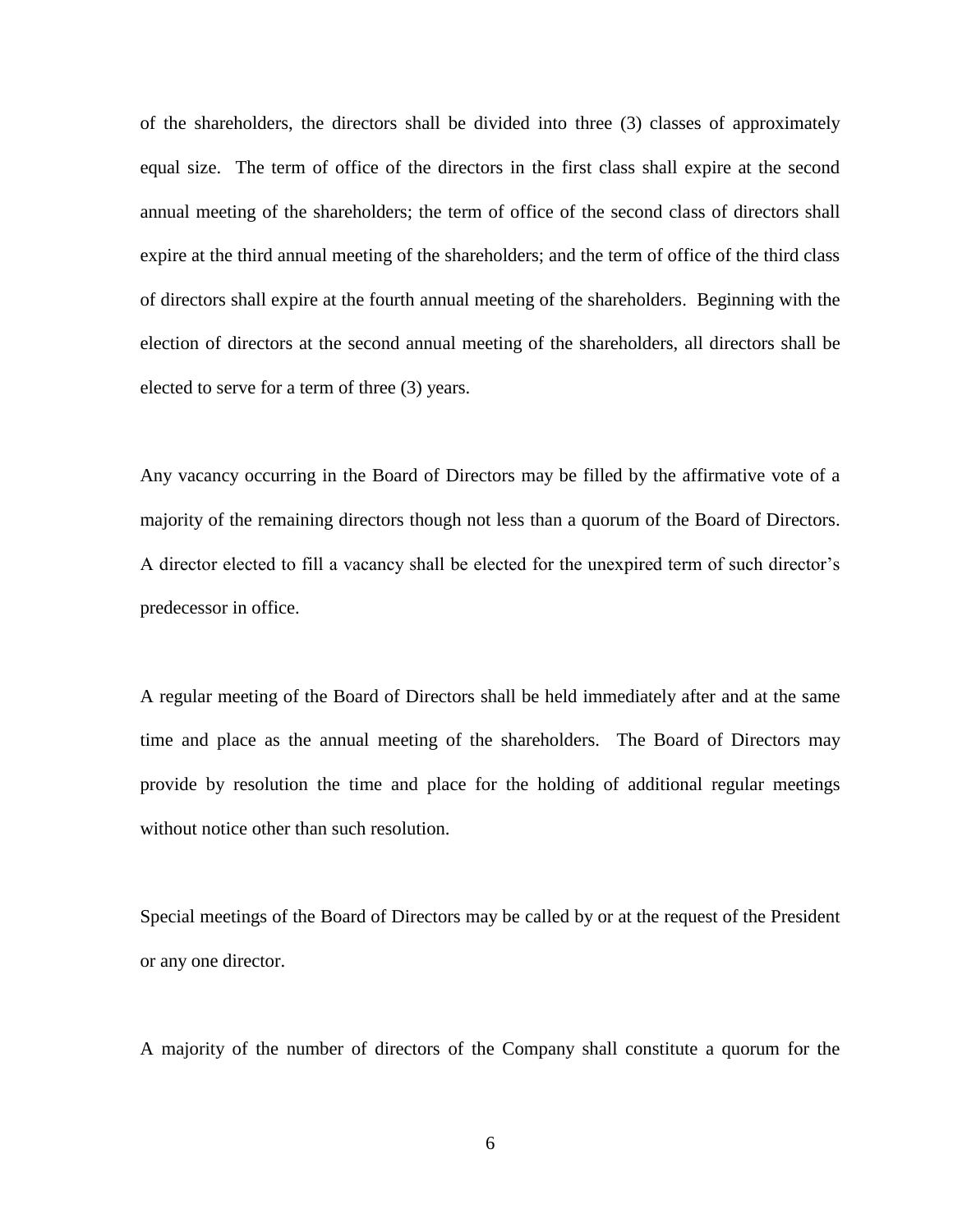transaction of business at any meeting of the Board of Directors.

The act or decision done or made by a majority of the directors present at a meeting duly held at which a quorum is present shall be the act of the Board of Directors, unless a greater number is required by law or by the Articles of Incorporation. Meetings of directors may be held by means of a telephone conference, and connection to such conference shall constitute presence at such meeting.

| <b>Name</b>                  | <b>Business Affiliation</b>                                                  | <b>Term</b><br><b>Expires</b> |
|------------------------------|------------------------------------------------------------------------------|-------------------------------|
| Richard J. DeRienzo (Chair)  | Principal<br>Lefkowitz, Garfinkel, Champi & DeRienzo, P.C.                   | 2012                          |
| Raymond C. Coia (Vice Chair) | Coordinator<br>New England Laborer's Tri-Funds                               | 2014                          |
| H. Robert Bacon (Secretary)  | Owner<br>Gregg's Restaurants, Inc.                                           | 2014                          |
| Sister M. Therese Antone     | Chancellor<br>Salve Regina University                                        | 2014                          |
| James V. Rosati              | President and Chief Executive Officer<br>The Beacon Mutual Insurance Company | 2012                          |
| Michael J. Ruggieri          | <b>Business Manager</b><br>Iron Workers Union Local No. 37                   | 2013                          |
| Carol E. Saccucci            | Attorney<br>Saccucci Lincoln Mercury, Inc.                                   | 2013                          |
| John F. Treanor              | <b>Board Member</b><br><b>Washington Trust Company</b>                       | 2013                          |

The members of the Board of Directors serving at December 31, 2011 are as follows: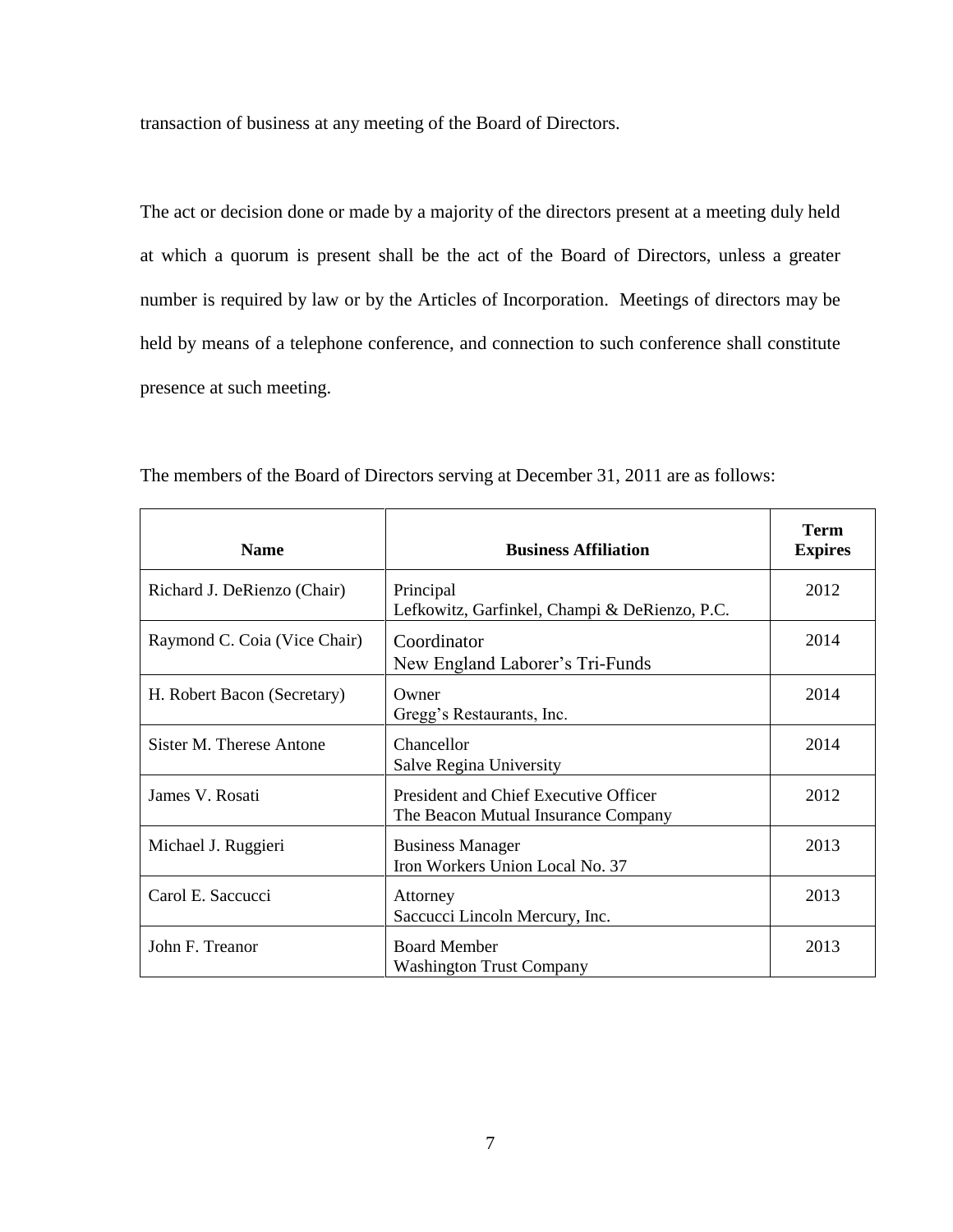## **Committees**

The bylaws stipulate that, the Board of Directors may, by resolution adopted by a majority of the full Board of Directors, designate from amongst its members an Executive Committee and one or more other committees each of which, to the extent provided in such resolution, shall have and may exercise any or all of the authority of the Board of Directors. At December 31, 2011, there were no committees of the Board of Directors.

#### **Officers**

The bylaws provide that the officers of the Company shall be a President, one or more Vice-Presidents if elected, a Secretary, a Treasurer and such other officers and agents as may be deemed necessary by the Board of Directors.

The officers shall be elected annually by the Board of Directors. Each officer shall hold office until his or her successor shall have been duly elected and qualified or until such officer's death, resignation or removal. A vacancy in any office may be filled in the manner prescribed in the bylaws and any such vacancy shall be filled for the unexpired portion of the term.

The officers serving and their respective titles at December 31, 2011 are as follows: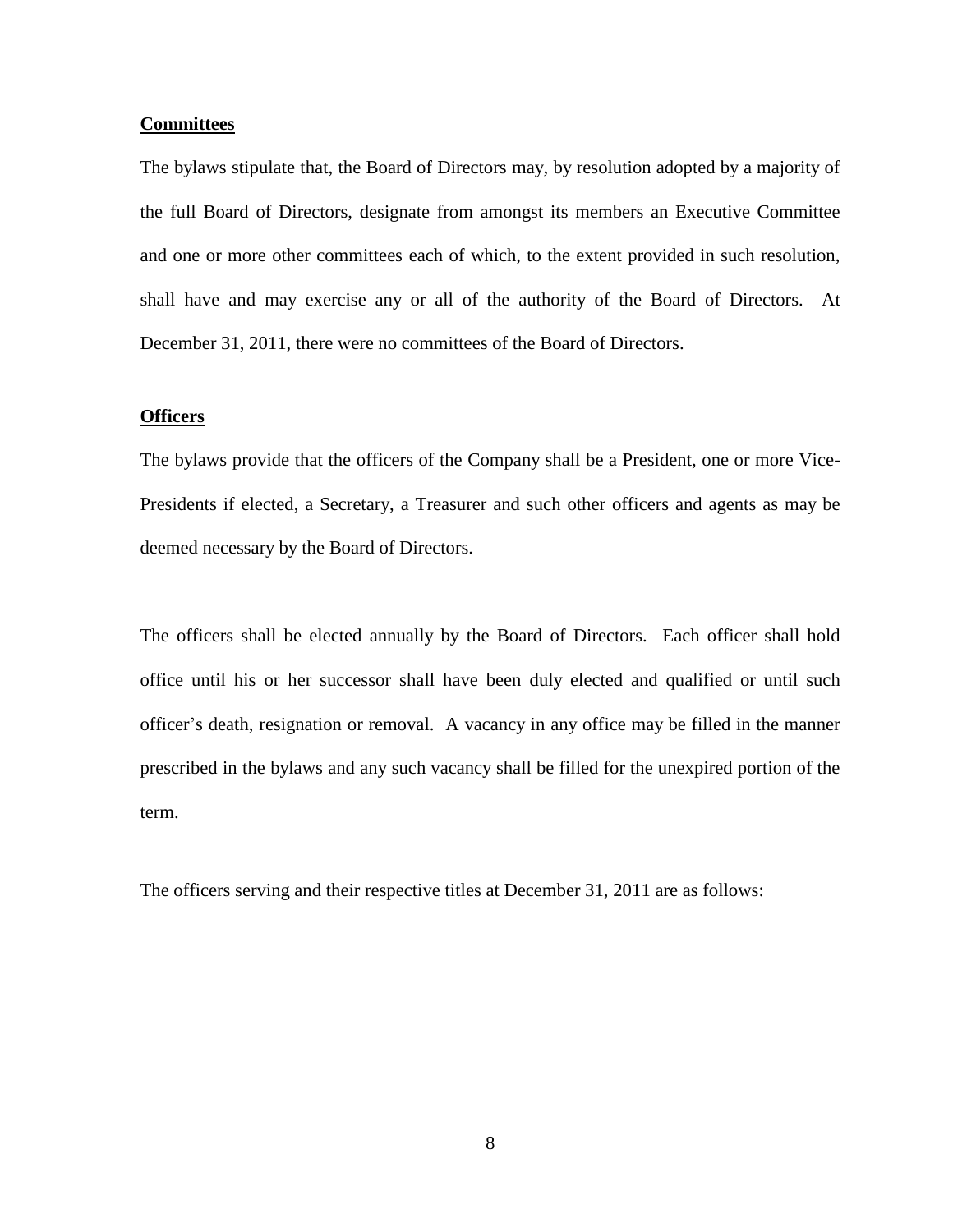| James V. Rosati        | President and Chief Executive Officer                   |
|------------------------|---------------------------------------------------------|
| Clifford L Parent, Jr. | Executive Vice President, Chief Operating Officer and   |
|                        | Secretary                                               |
| Cynthia L. Lawlor      | <b>Chief Financial Officer and Treasurer</b>            |
| Brian Spero            | Vice President, General Counsel and Assistant Secretary |
| Michael D. Lynch       | Vice President and Assistant Secretary                  |

## **Conflict of Interest**

The Company is included under the conflict of interest policies and procedures adopted by its parent, Beacon Mutual. On October 17, 2007, the Beacon Mutual Board of Directors approved an Employee Code of Ethics and Conflict of Interest Policy ("Policy") which supersedes a similar Policy that had been in effect since March 15, 1995. The Policy informs employees of their responsibilities regarding unethical behavior, expense reimbursement policies, related parties, and agreements entered into on the Company's behalf. On an annual basis, all employees are required to acknowledge in writing that they have not violated the Policy and have reported any violations as required by the Policy. Members of the Board of Directors and senior management sign a separate Conflict and Disclosure Policy and Form that provides general guidelines for the discharge of their duties pursuant to the Principles of Corporate Governance adopted by the Company, and are an affirmation of the ethical and professional standards that should govern each director's business relationship with the Company, vendors and third parties.

As part of this examination, a sample of completed conflict of interest questionnaires was reviewed to verify that they were properly completed in accordance with the Policy. In addition, a review of the minutes to the meetings of the Beacon Mutual Governance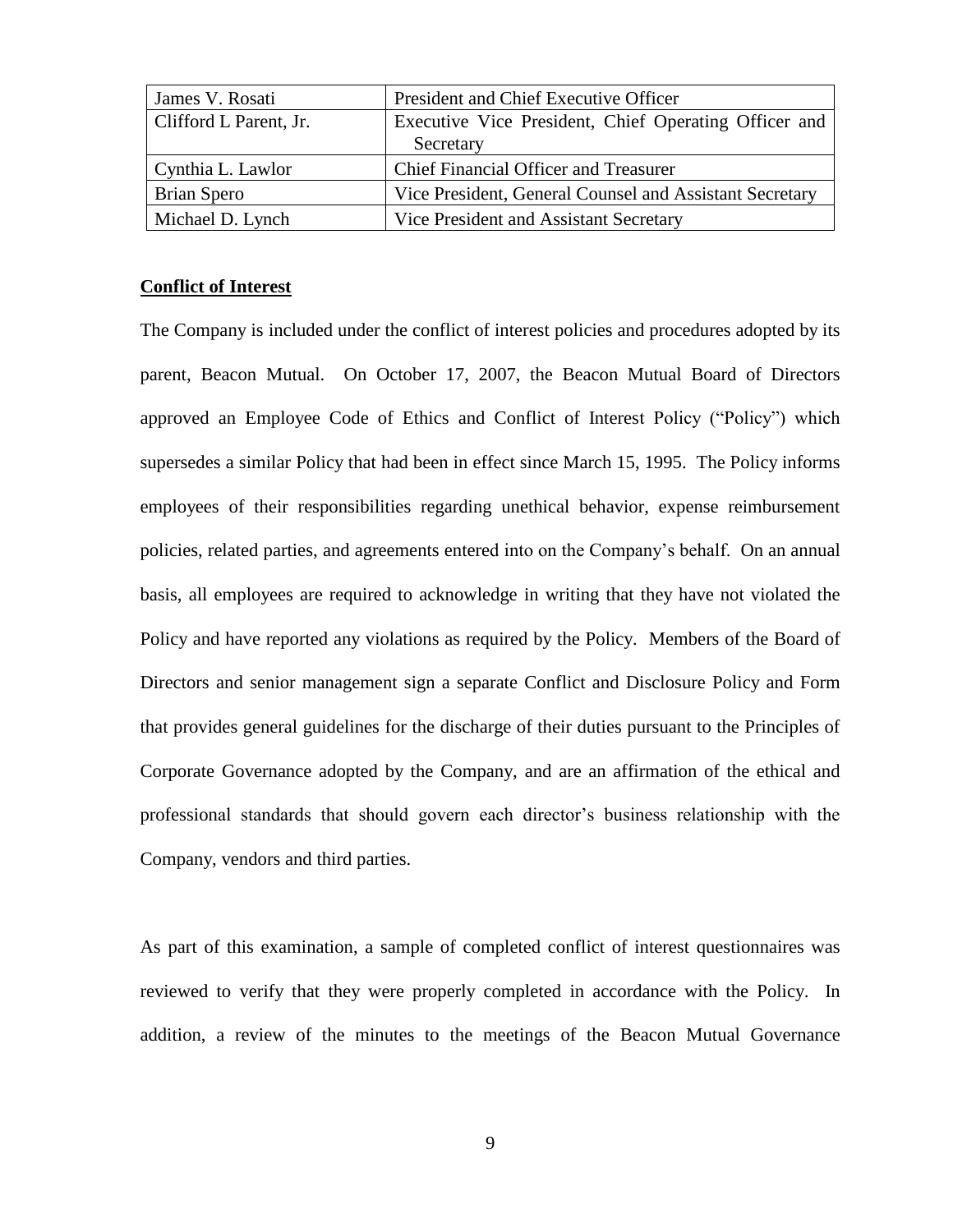Committee and other related documentation was made to determine whether potential conflicts of interest are being adequately addressed. Although potential conflicts of interest could exist, there is no indication in the documentation examined of a situation involving an actual conflict of interest that has not been adequately disclosed and addressed by the Company.

# **Corporate Records**

The records of the meetings of the Sole Stockholder and Board of Directors were reviewed as part of this examination. The meetings appeared to be held in accordance with the Company's bylaws and did not contain evidence of any actions contrary to the Company's Articles of Incorporation, bylaws, or the Rhode Island General Laws.

# **FIDELITY BONDS AND OTHER INSURANCE**

At December 31, 2011, the Company and its parent, Beacon Mutual, were named insureds on a Financial Institution Bond ("Bond") issued by an insurer authorized to transact business in Rhode Island. The following is a summary of the coverages provided under the Bond:

|                               | <b>Single Loss</b> |                    |
|-------------------------------|--------------------|--------------------|
|                               | Limit of           | <b>Single Loss</b> |
| <b>Insuring Clause</b>        | <b>Liability</b>   | <b>Deductible</b>  |
| Dishonesty<br>Employee<br>and |                    |                    |
| <b>Fraudulent Acts</b>        | \$5,000,000        | \$50,000           |
| On Premises                   | 5,000,000          | 50,000             |
| In Transit                    | 5,000,000          | 50,000             |
| Forgery or Alteration         | 5,000,000          | 50,000             |
| Securities                    | 5,000,000          | 50,000             |
| <b>Computer Systems</b>       | 5,000,000          | 50,000             |
| <b>Computer Systems Fraud</b> | 5,000,000          | 50,000             |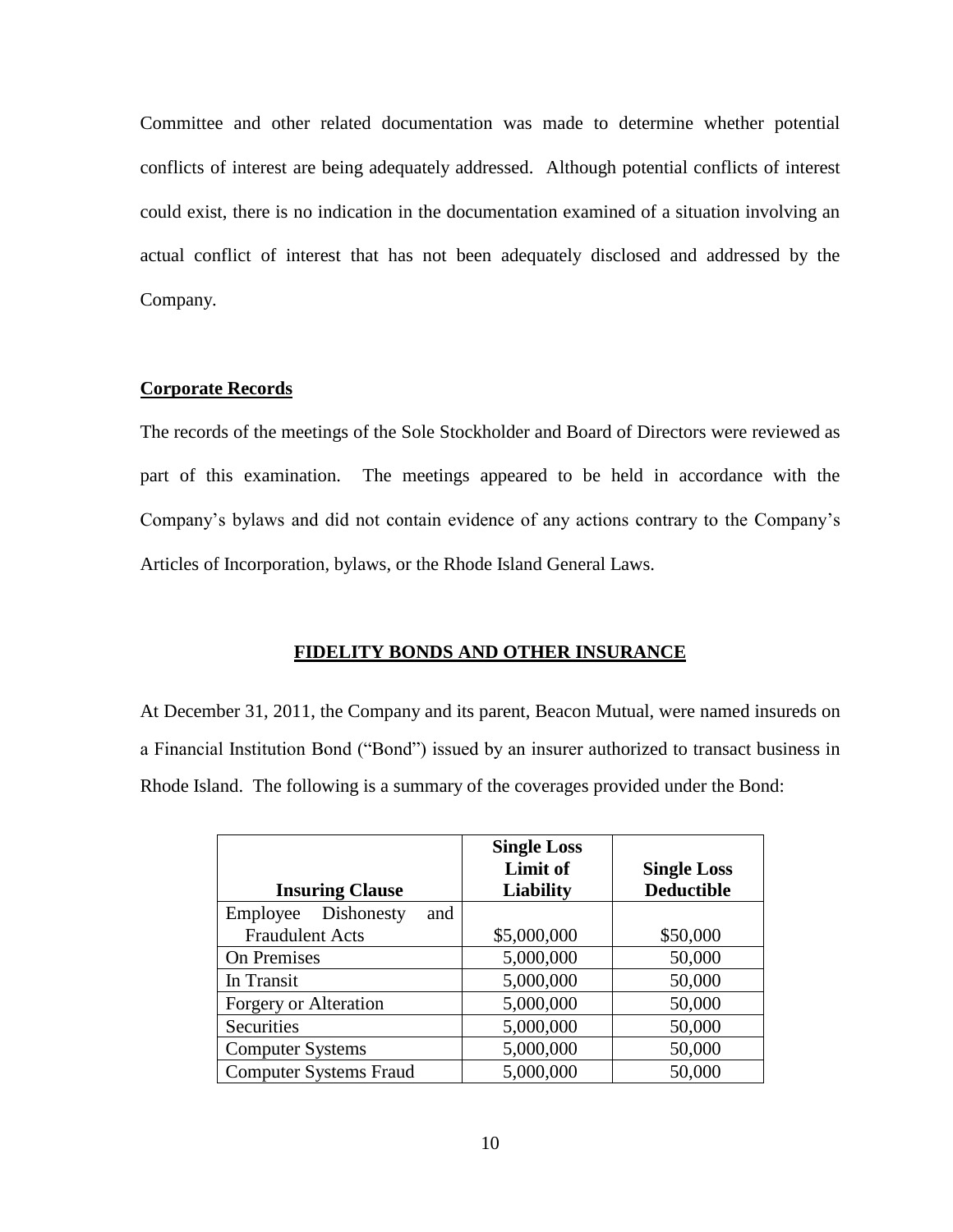The coverage provided under the Bond to Beacon Mutual and its subsidiaries exceeds the minimum amount suggested by the NAIC for the level of exposure.

The Company is also protected by additional insurance policies providing coverage for workers' compensation, general liability, property, automobile liability, umbrella, directors and officers' liability, employment practices liability, and pension and employee welfare fiduciary responsibility. Management has determined the adequacy of these coverages.

### **OFFICERS' AND EMPLOYEES' WELFARE AND PENSION PLANS**

The Company does not have any direct employees. Personnel and business services for the Company are provided by Beacon Mutual. Beacon Mutual employees who provide services to the Company are covered by the provisions of the employee benefit plans instituted by Beacon Mutual.

The majority of pension expense and liability is incurred by Beacon Mutual and allocated to the Company via an Intercompany Service Agreement. This agreement is discussed in further detail under the section of this report entitled "Insurance Holding Company System."

### **STATUTORY DEPOSITS**

At December 31, 2011, a U.S. Treasury Note with a statement value of \$1,008,299 was on deposit with State Street Bank and Trust Company on behalf of the Rhode Island General Treasurer's Office, for the protection of all policyholders of the Company.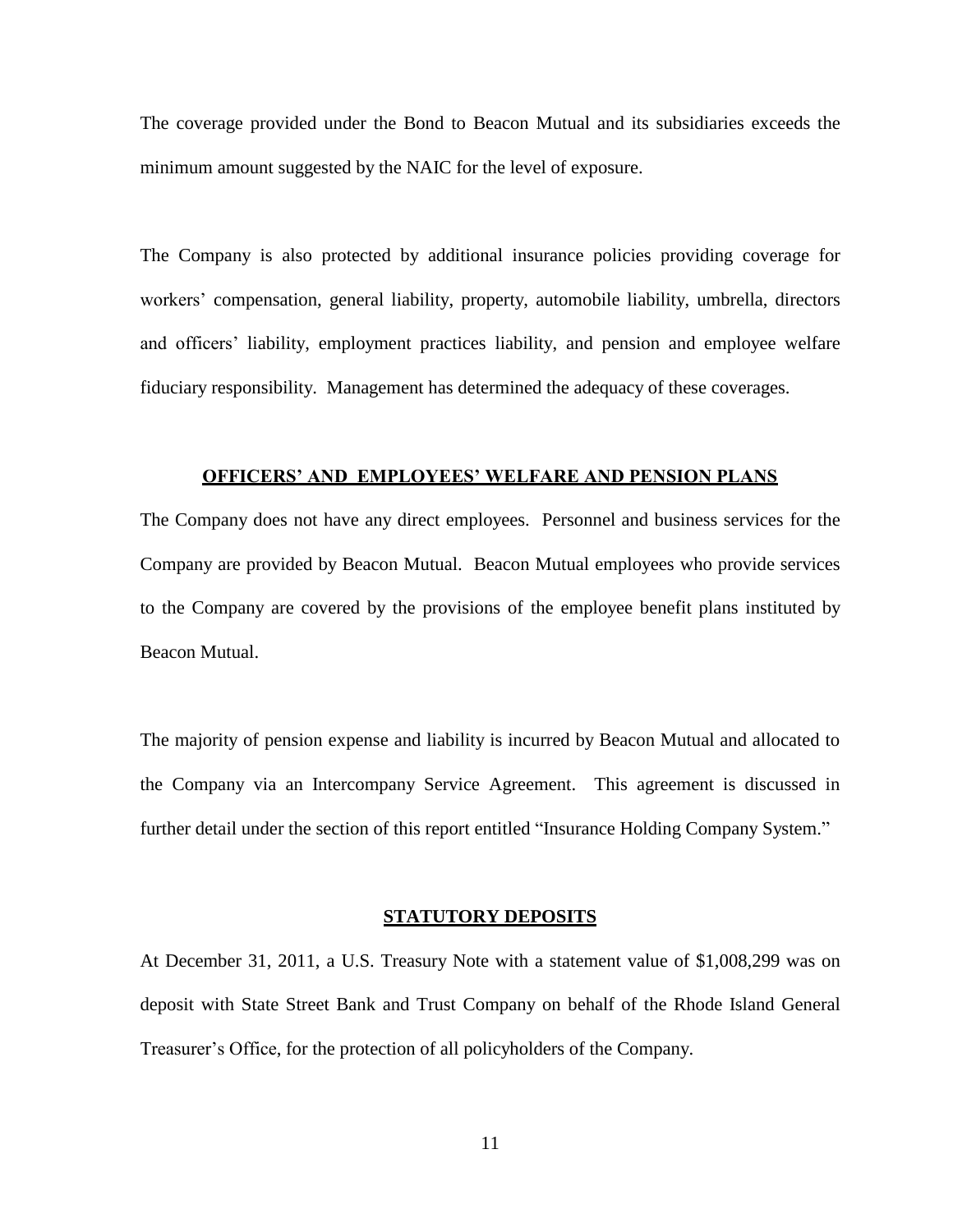#### **TERRITORY AND PLAN OF OPERATION**

Pursuant to its Articles of Incorporation, the Company was primarily organized to engage in the business of workers' compensation and employers' liability insurance and related coverages within and without the State of Rhode Island, primarily for Rhode Island employers who maintain a workforce outside of the state. To date, the Company has not written any business and is licensed only in the State of Rhode Island.

## **REINSURANCE**

#### **Ceded Reinsurance**

At December 31, 2011, Beacon Mutual and Castle Hill's ceded reinsurance program consisted of per occurrence Excess of Loss coverage provided in three layers for up to \$20,000,000 in excess of a \$1,000,000 retention. A second agreement with various property and casualty insurance companies, provides \$80,000,000 of coverage in two layers up to \$100,000,000. All excess of loss coverage above \$10,000,000 contains a maximum on any one life of \$10,000,000 per employee. A summary of the ceded reinsurance program is provided in the following table:

| <b>Layer</b>            | <b>Limit and Retention</b>                                           |
|-------------------------|----------------------------------------------------------------------|
| <b>Beacon Retention</b> | \$1,000,000                                                          |
| <b>First Layer</b>      | \$4,000,000 in excess of \$1,000,000                                 |
| Second Layer            | \$5,000,000 in excess of \$5,000,000                                 |
| Third Layer             | \$10,000,000 in excess of \$10,000,000<br>for multiple person claims |
| Fourth Layer            | \$20,000,000 in excess of \$20,000,000<br>for catastrophe claims     |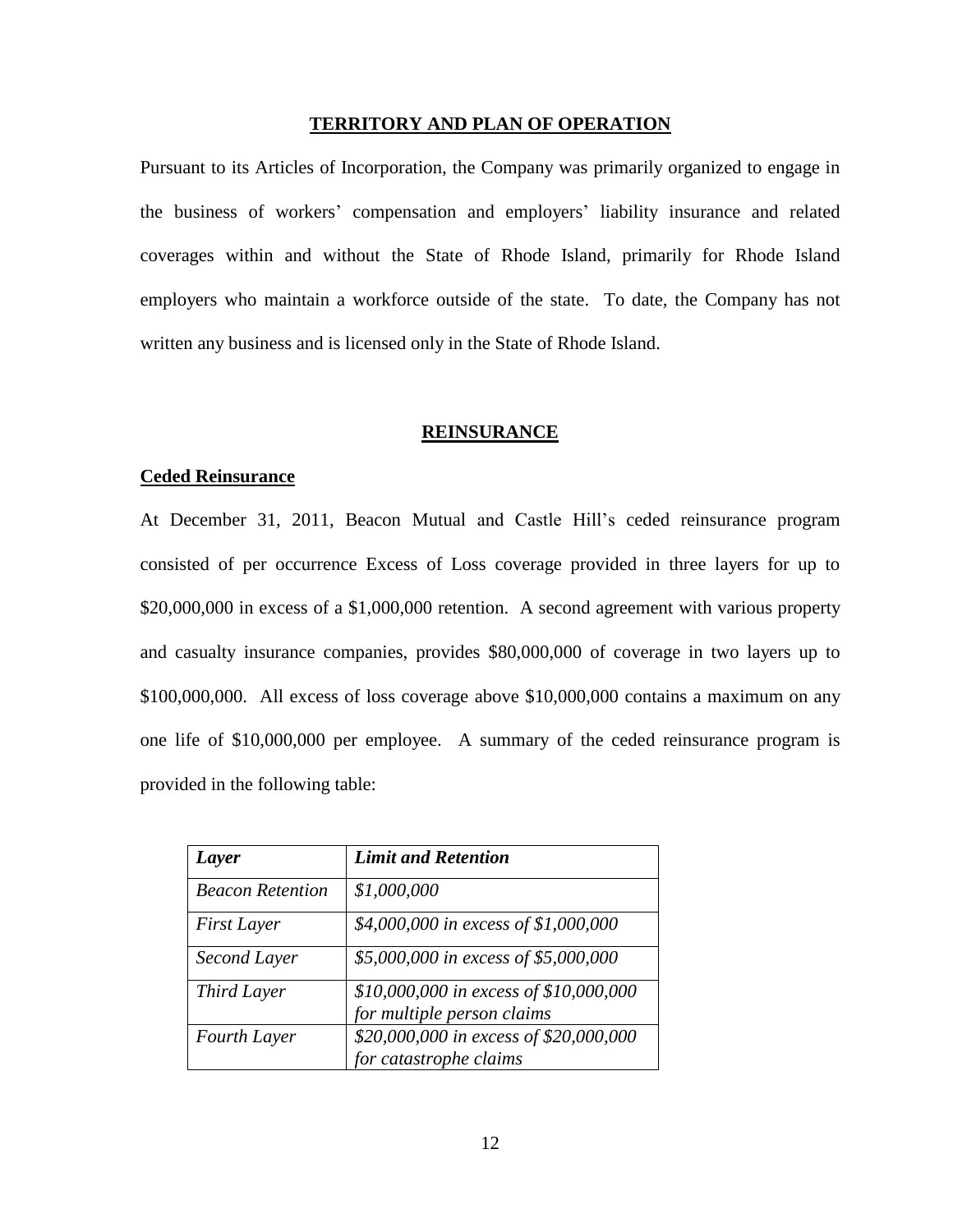| $F$ <i>Fifth Layer</i> | $\frac{1}{2}$ \$60,000,000 in excess of \$40,000,000 |
|------------------------|------------------------------------------------------|
|                        | for catastrophe claims                               |

For the fourth and fifth layers of the ceded reinsurance program, the Company utilizes a reinsurance intermediary broker, to procure and administer reinsurance on the Company's behalf and in accordance with an agreement effective July 1, 2011.

Although Castle Hill does not currently write any business, it is a named reinsured under the above reinsurance agreements.

# **ACCOUNTS AND RECORDS**

The accounts and records of the Company are processed by Beacon Mutual personnel and maintained on information systems owned by Beacon Mutual and located at its home office located in Warwick, Rhode Island.

## **INSURANCE HOLDING COMPANY SYSTEM**

Beacon Mutual, as required under Title 27, Chapter 35 of the Rhode Island General Laws entitled "Insurance Holding Company Systems," filed consolidated registration statements "Form B" and "Form C" with the Rhode Island Insurance Division on its own behalf, and on behalf of its affiliates, for all years under examination.

A review of the Company's records indicated that information required by the registration statements had been properly filed with the State of Rhode Island Insurance Division for the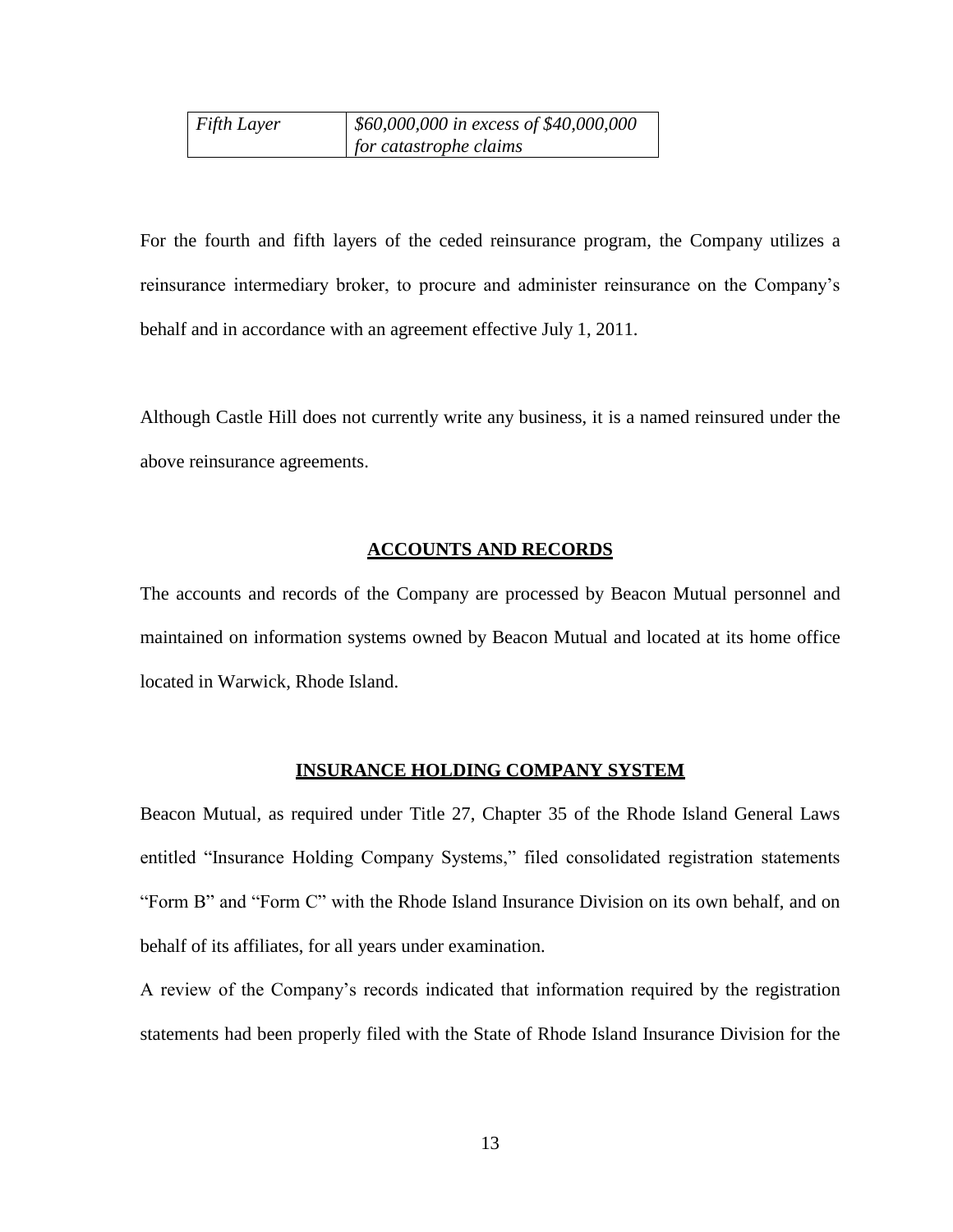period under examination.

## **Organizational Structure**

Beacon Mutual is the ultimate parent in The Beacon Mutual Insurance Group Insurance Holding Company System. At December 31, 2011, Beacon Mutual owns 100% of the outstanding capital stock of Castle Hill Insurance Company and BMIC Service Corporation.

Castle Hill Insurance Company was incorporated on October 17, 2003 as a domestic stock insurance company to provide workers' compensation and employers' liability coverage to Rhode Island employers who maintain a workforce outside Rhode Island.

On November 5, 2003, Beacon Mutual purchased 100% of the issued and outstanding capital stock of Castle Hill for a total initial investment of \$20,000,000. (Refer to the "History and Corporate Records" section for further details).

BMIC Service Corporation was incorporated on July 24, 1997, and was organized to act as an agent for the purposes of the arrangement and sale of workers' compensation insurance, employer indemnity insurance and related insurances covering risk for employers with employees within and without the State of Rhode Island, and, for all other purposes that are necessary and desirable for the sale of such insurance.

On July 29, 1997, Beacon Mutual purchased one-hundred (100) shares of BMIC's common stock and received BMIC's Share Certificate No. 1. This action resulted in Beacon Mutual

14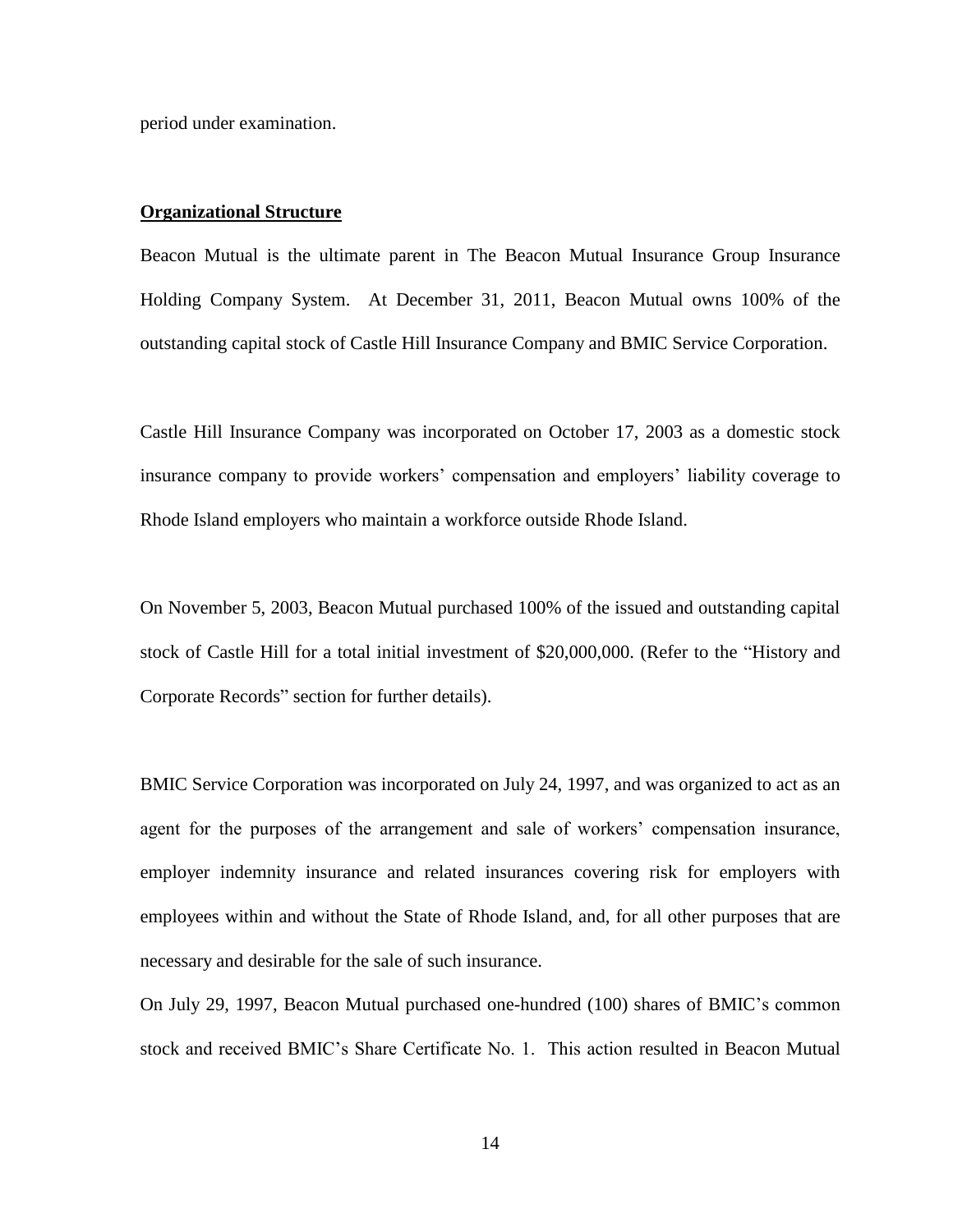becoming the sole shareholder of BMIC.

## **Intercompany Service Agreement**

Effective October 22, 2003, Beacon Mutual entered into an Intercompany Service Agreement ("Agreement") with Castle Hill under which Beacon Mutual provides accounting, underwriting, claims, investment and functional support services to Castle Hill, as well the use of its equipment and facilities. Under the terms of the Agreement, Castle Hill reimburses Beacon Mutual for all direct and directly allocable expenses attributable to Castle Hill, plus a reasonable charge for direct overhead. The basis for calculating these charges are those used by Beacon Mutual for internal cost distribution including time records, where appropriate, designed to reflect fairly and equitably the actual costs incurred by Beacon Mutual on behalf of Castle Hill.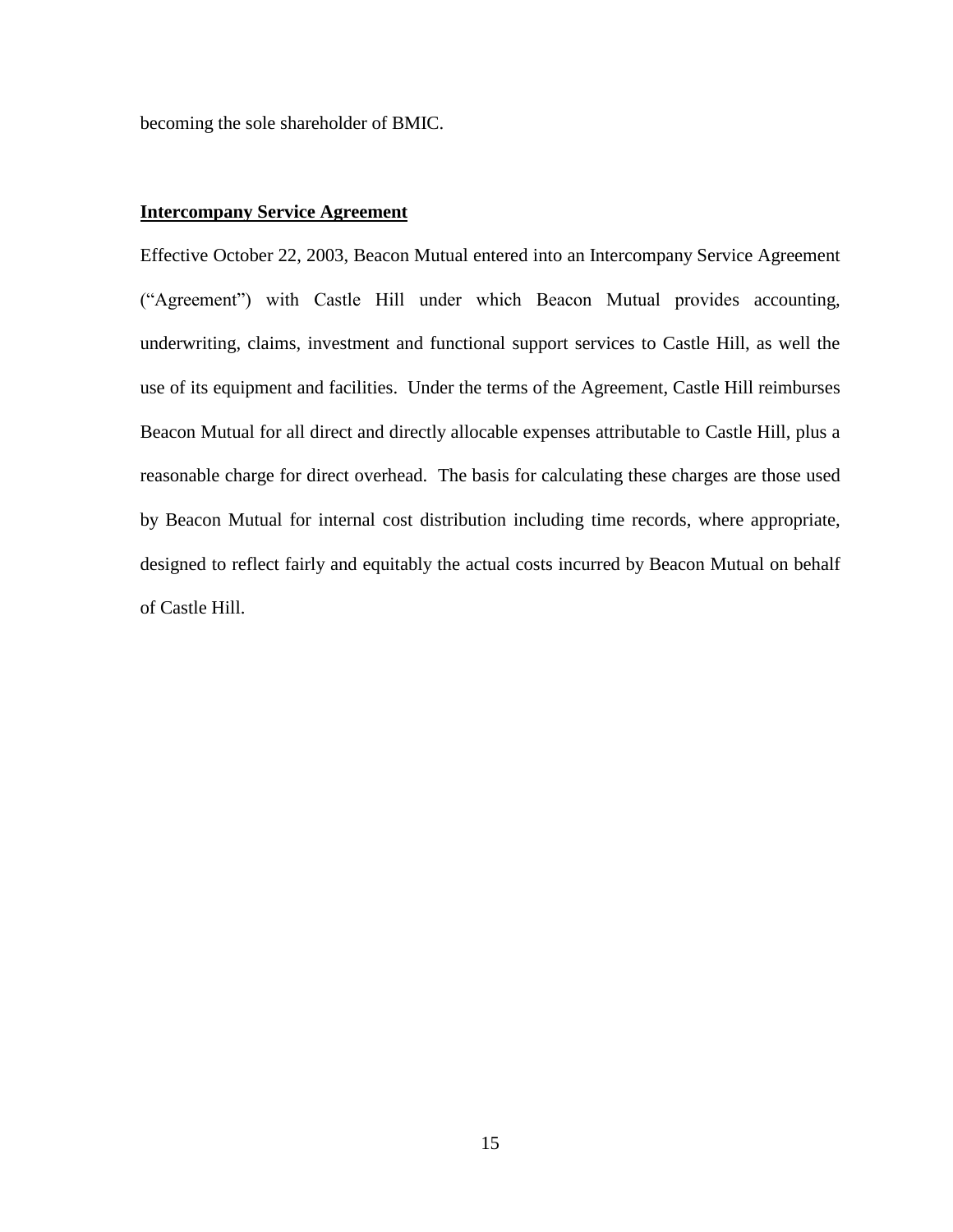# **FINANCIAL STATEMENTS**

The results of the examination are set forth in the following exhibits and schedules:

Comparative Statement of Assets, Liabilities and Surplus and Other Funds December 31, 2011 and December 31, 2007

> Statement of Income Year ended December 31, 2011

Capital and Surplus Account December 31, 2010 to December 31, 2011

Reconciliation of Surplus December 31, 2007 to December 31, 2011

Analysis of Examination Adjustments December 31, 2011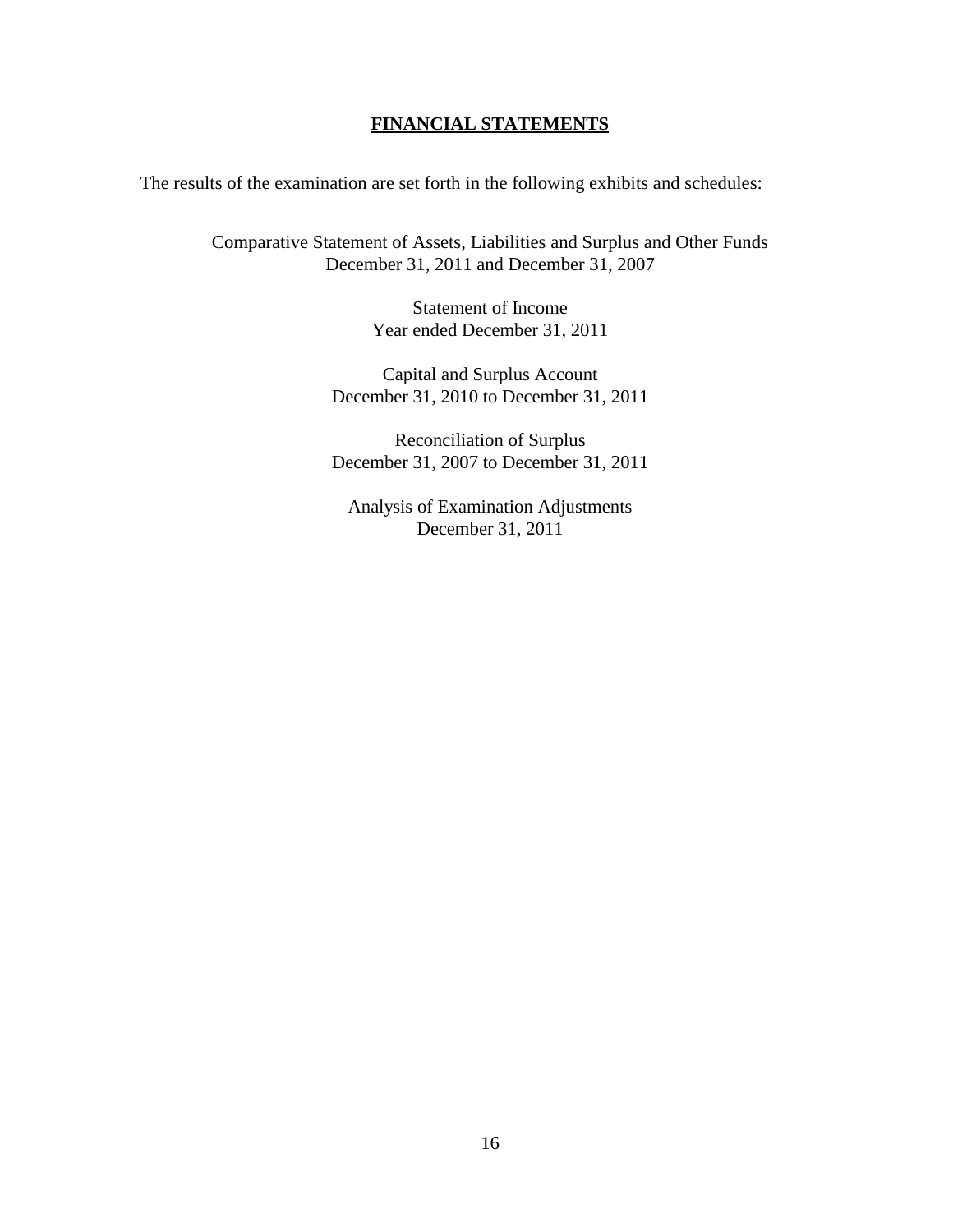# **CASTLE HILL INSURANCE COMPANY Comparative Statement of Assets, Liabilities and Surplus and Other Funds December 31, 2011 and December 31, 2007**

|                                                                            | December 31,<br>2011 | December 31,<br>2007 | Increase<br>(Decrease) |
|----------------------------------------------------------------------------|----------------------|----------------------|------------------------|
| <b>ASSETS</b>                                                              |                      |                      |                        |
| <b>Bonds</b>                                                               | \$23,015,009         | \$21,482,545         | \$1,532,464            |
| Cash                                                                       | 4,416                | 5,575                | (1,159)                |
| Short-term investments                                                     | 1,284,566            | 411,115              | 873,451                |
| Investment income due and accrued                                          | 220,208              | 220,946              | (738)                  |
| Current federal and foreign income tax<br>recoverable and interest thereon | 76,304               | 315                  | 75,989                 |
| <b>Total Assets</b>                                                        | \$24,600,503         | \$22,120,496         | \$2,480,007            |

|                                                       | December 31, | December 31, | Increase     |
|-------------------------------------------------------|--------------|--------------|--------------|
| <b>LIABILITIES, SURPLUS AND OTHER</b><br><b>FUNDS</b> | 2011         | 2007         | (Decrease)   |
| Other expenses                                        | \$12,764     | \$39,805     | $(\$27,041)$ |
| Taxes, licenses and fees                              | 21,500       | 0            | 21,500       |
| Net deferred tax liability                            | 9,866        | 27,100       | (17, 234)    |
| Payable to parent, subsidiaries and affiliates        | 14,321       | 24,262       | (9,941)      |
| <b>Total Liabilities</b>                              | 58,451       | 91,167       | (32,716)     |
| Common capital stock                                  | 5,000,000    | 5,000,000    | 0            |
| Preferred capital stock                               | 15,000,000   | 15,000,000   | 0            |
| Unassigned funds (surplus)                            | 4,542,052    | 2,029,329    | 2,512,723    |
| Surplus as regards policyholders                      | 24,542,052   | 22,029,329   | 2,512,723    |
| Total Liabilities, Surplus and Other Funds            | \$24,600,503 | \$22,120,496 | \$2,480,007  |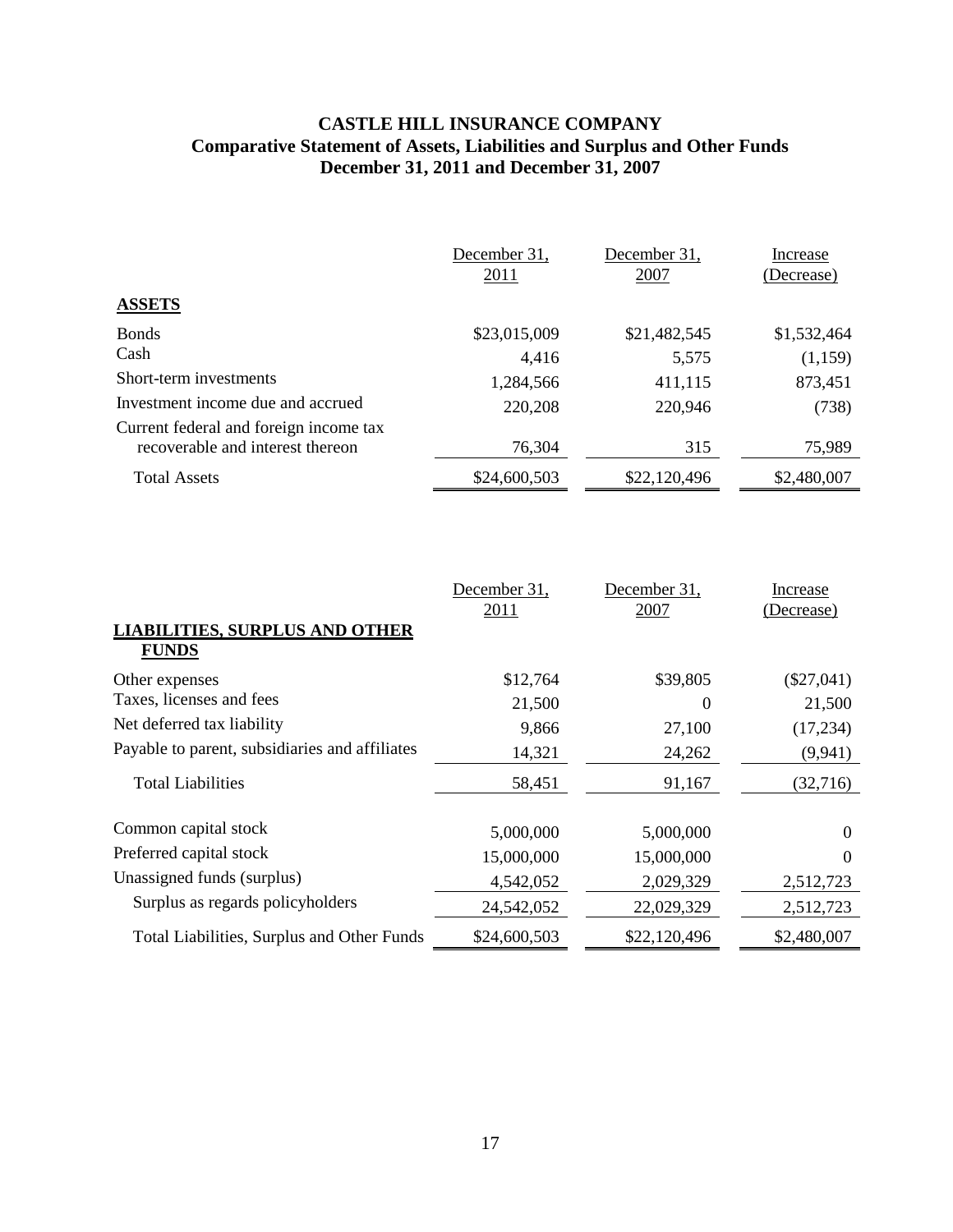# **CASTLE HILL INSURANCE COMPANY Statement of Income Year Ended December 31, 2011**

| UNDERWRITING INCOME                                                   |          |              |
|-----------------------------------------------------------------------|----------|--------------|
| Premiums earned                                                       |          | \$0          |
| <b>DEDUCTIONS</b>                                                     |          |              |
| Losses incurred                                                       | $\theta$ |              |
| Loss adjustment expenses incurred                                     | $\Omega$ |              |
| Other underwriting expenses incurred                                  | 48,228   |              |
| Total underwriting deductions                                         |          | 48,228       |
| Net underwriting gain or (loss)                                       |          | (48, 228)    |
| <b>INVESTMENT INCOME</b>                                              |          |              |
| Net investment income earned                                          | 770,176  |              |
| Net realized capital gains or (losses)                                | 29,361   |              |
| Net investment gain or (loss)                                         |          | 799,537      |
|                                                                       |          |              |
| <b>OTHER INCOME</b>                                                   |          |              |
| Total other income                                                    |          | $\mathbf{0}$ |
| Net income before dividends to policyholders, after capital gains tax |          |              |
| and before all other federal and foreign income taxes                 |          | 751,309      |
| Less: Federal and foreign income taxes incurred                       |          | 177,203      |
| Net Income                                                            |          | \$574,106    |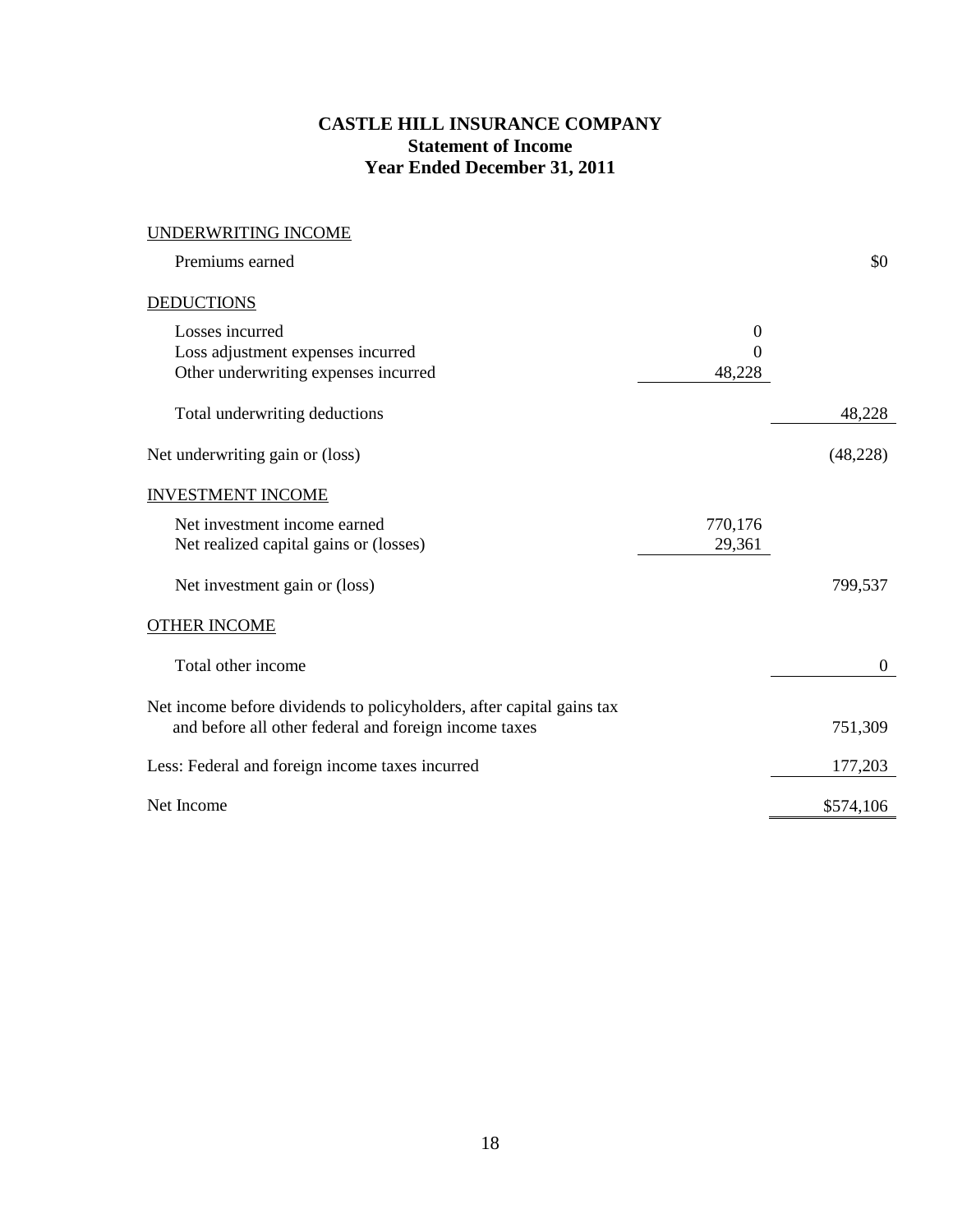# **CASTLE HILL INSURANCE COMPANY Capital and Surplus Account December 31, 2010 to December 31, 2011**

| Surplus as regards policyholders, December 31, 2010     | \$23,965,866 |
|---------------------------------------------------------|--------------|
| Net income                                              | 574,106      |
| Change in net deferred income tax                       | 2,080        |
| Change in surplus as regards policyholders for the year | 576,186      |
| Surplus as regards policyholders, December 31, 2011     | \$24,542,052 |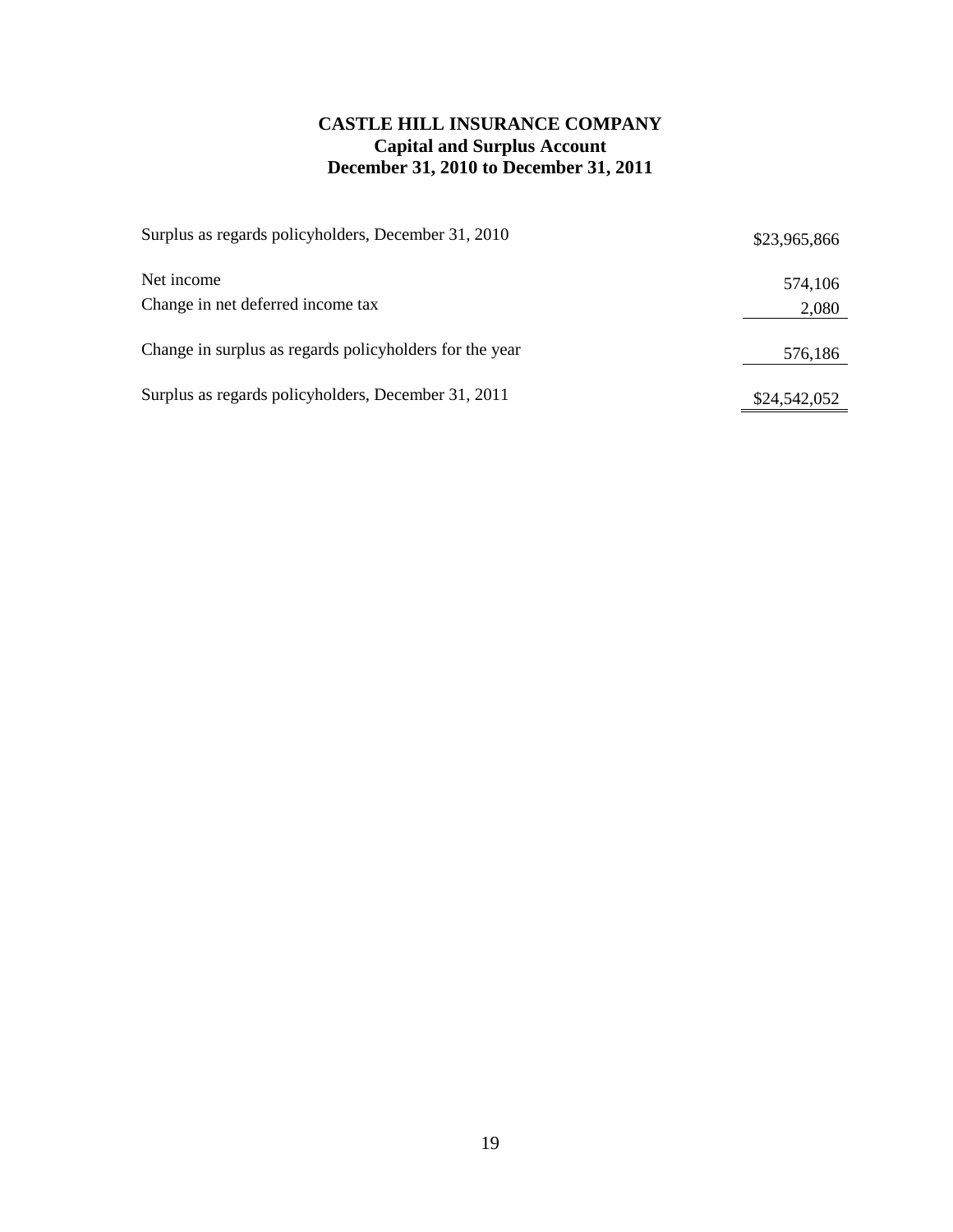# **CASTLE HILL INSURANCE COMPANY Reconciliation of Surplus December 31, 2007 to December 31, 2011**

| Surplus as regards policyholders,<br>December 31, 2007 |             |        | \$22,029,329 |
|--------------------------------------------------------|-------------|--------|--------------|
|                                                        | Gains       | Losses |              |
| Net income                                             | \$2,495,487 |        |              |
| Change in net unrealized capital gains or<br>losses    | 2           |        |              |
| Change in net deferred income tax                      | 17,234      |        |              |
| Total gains and losses                                 | \$2,512,723 | \$0    |              |
| Net increase in surplus as regards<br>policyholders    |             |        | 2,512,723    |
| Surplus as regards policyholders,<br>December 31, 2011 |             |        | \$24,542,052 |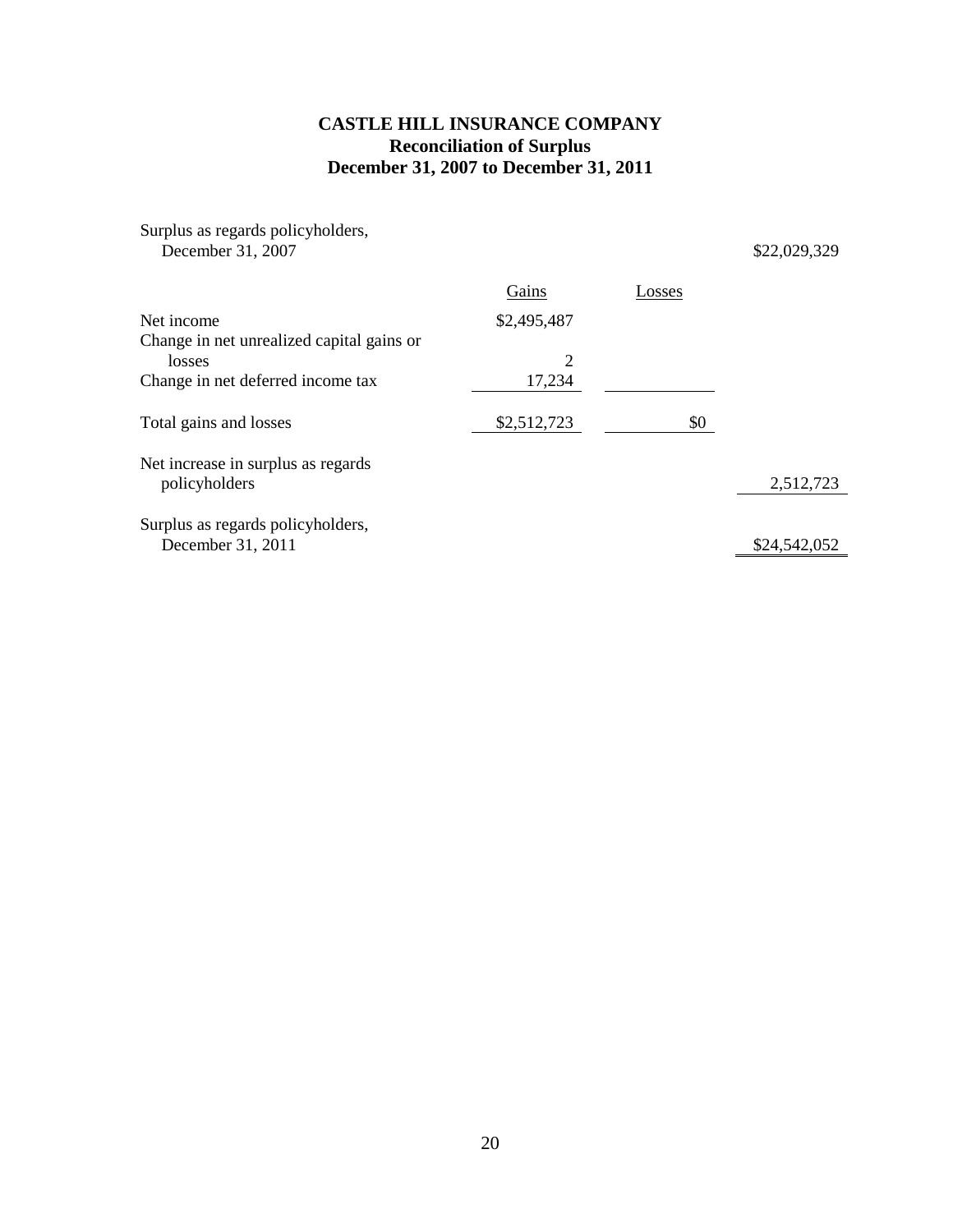# **CASTLE HILL INSURANCE COMPANY Analysis of Examination Adjustments December 31, 2011**

The examination of the Company, performed as of December 31, 2011, did not disclose any material misstatements to the financial statements contained in its 2011 Annual Statement filing. Accordingly, the amounts reported by the Company have been accepted for purposes of this report.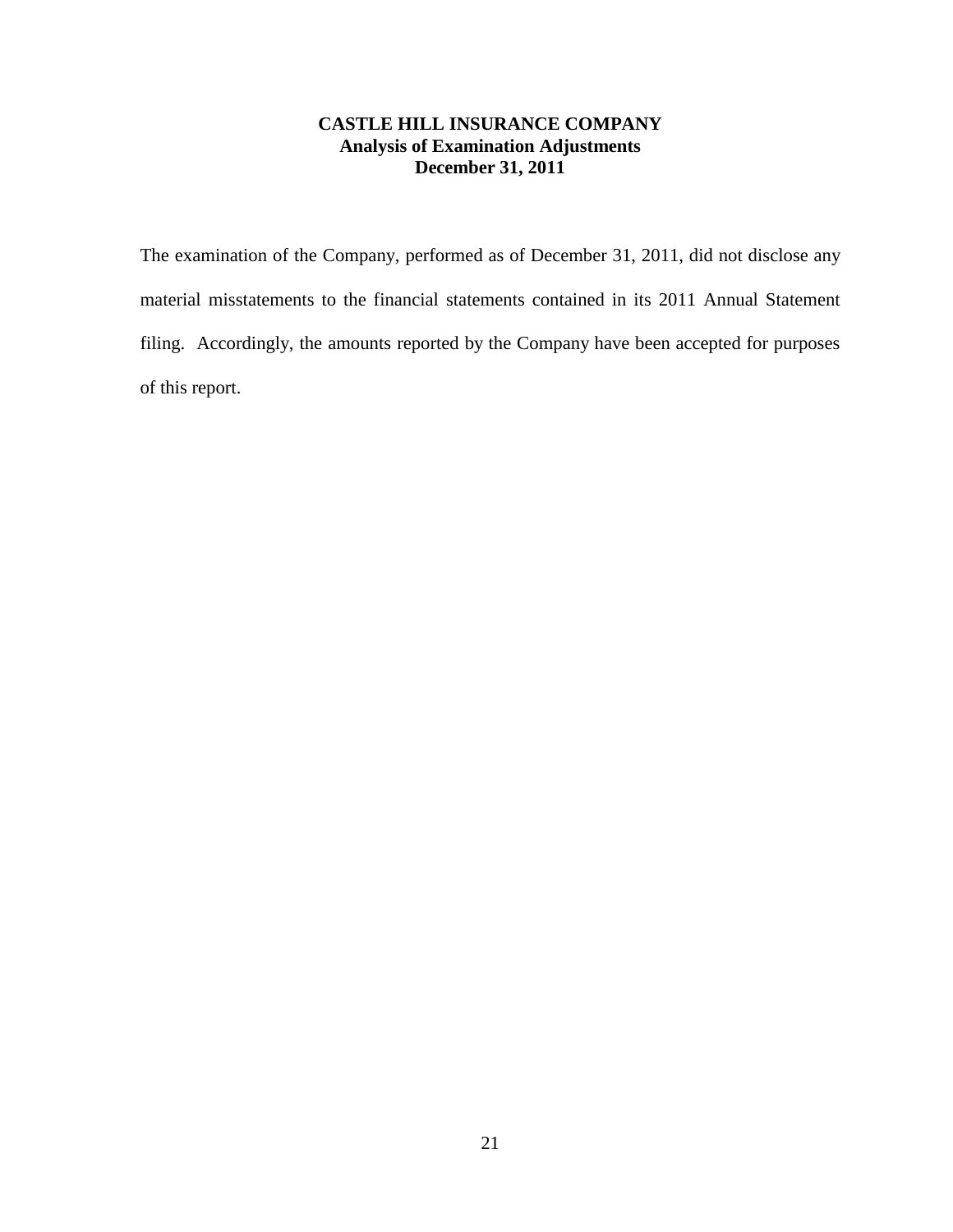## **ASSETS**

## **Bonds \$23,015,009**

The above amount is the net admitted value of bonds held by the Company at December 31, 2011, and is the same as that reported in its 2011 Annual Statement. The majority of the Company's bonds are held by Bank of America, N.A. under the terms of a custodial agreement. Approximately 4.4% of the Company's bond portfolio which amounts to \$1,008,299, is held in the form of a special deposit by State Street Bank and Trust Company, custodian for the State of Rhode Island.

The quality ratings of all securities included in the Company's bond portfolio were reviewed based upon criteria established by the National Association of Insurance Commissioners ("NAIC"). It was noted that 100% of the bond portfolio represents either class 1 or class 2 securities which are bonds of the "highest" and "high" quality respectively, according to the NAIC rating system.

The book value, par value, fair value and actual cost of the bond portfolio as of December 31, 2011, are as follows:

| <b>Book Value</b> | Par Value           | Fair Value          | Actual Cost  |
|-------------------|---------------------|---------------------|--------------|
| \$23,015,009      | <u>\$22,406,675</u> | <u>\$24,289,771</u> | \$23,447,728 |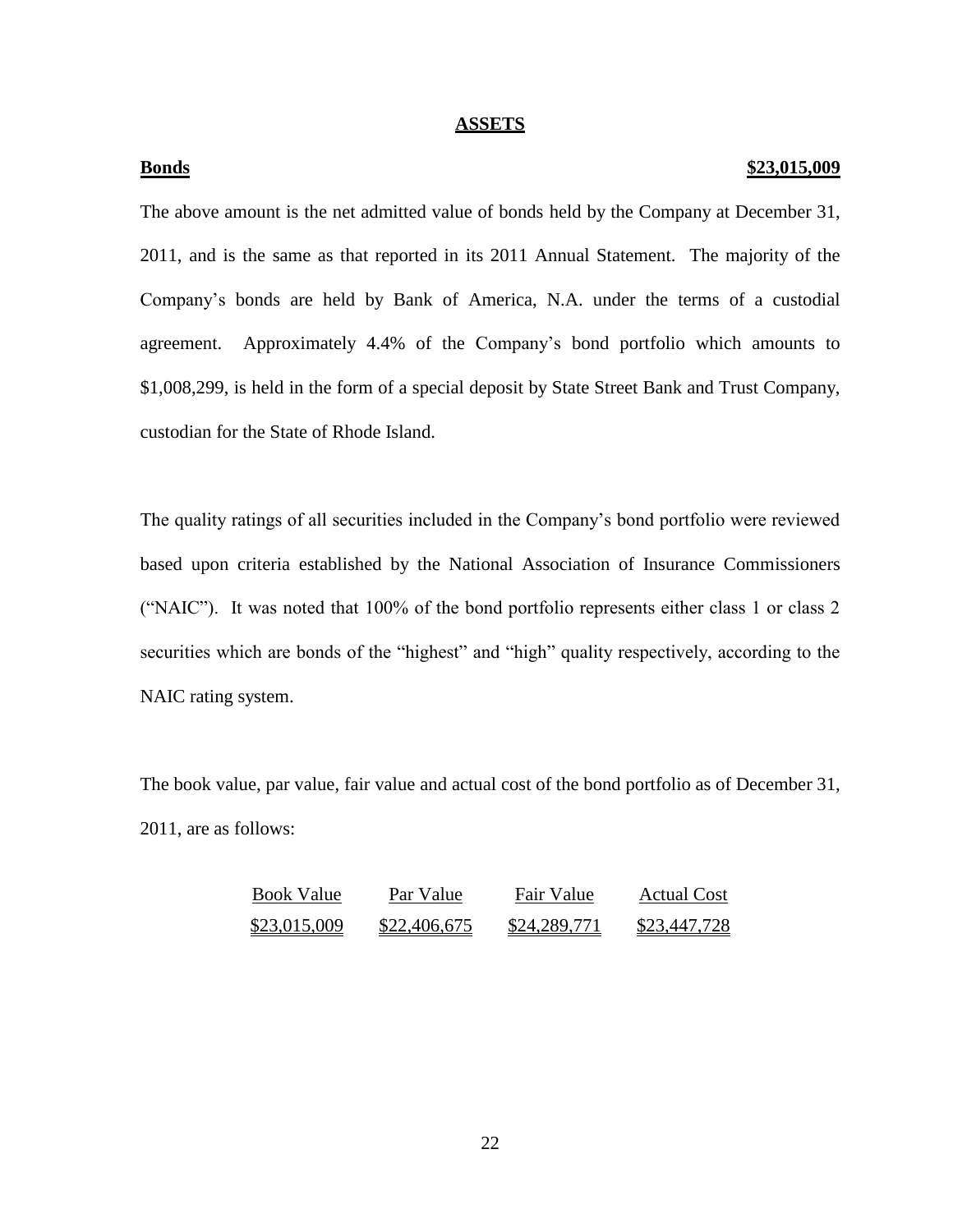# **POLICYHOLDERS' SURPLUS**

# **Policyholders' Surplus \$24,542,052**

The above amount is the same as that reported by the Company in its 2011 Annual Statement, and consists of the following:

| <b>Common Capital Stock</b>      | 5,000,000    |
|----------------------------------|--------------|
| <b>Preferred Capital Stock</b>   | 15,000,000   |
| Unassigned Funds (Surplus)       | 4,542,052    |
| Surplus as Regards Policyholders | \$24,542,052 |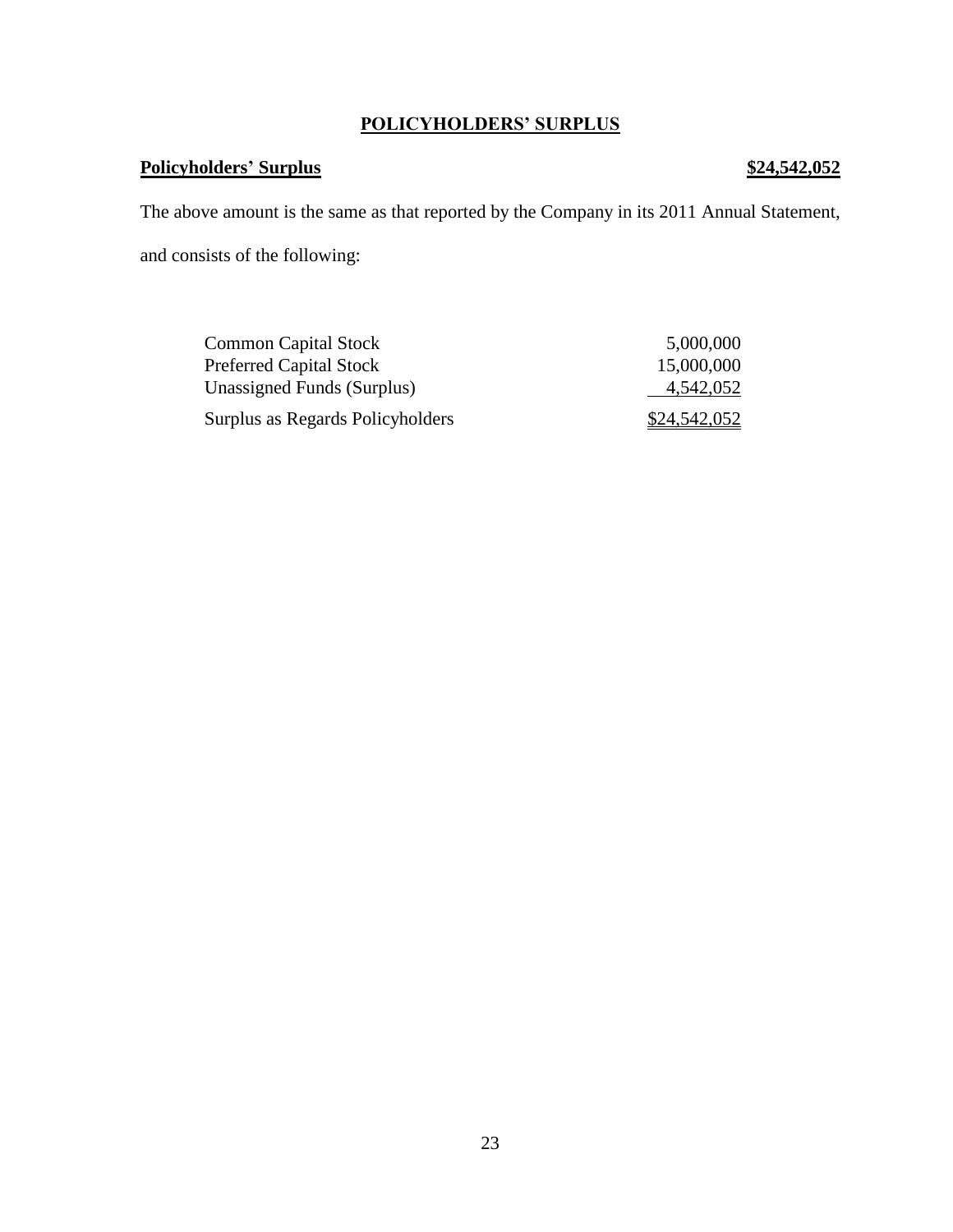## **SUBSEQUENT EVENTS**

A review of the minutes of the Board of Directors' and Sole Shareholder's meetings for the period subsequent to the examination period was performed to ascertain whether any subsequent events have occurred which would have a material impact on the Company's operations or financial statements. In addition, an inquiry was made of the Company's management regarding subsequent events. Based upon our review, the following significant events occurred subsequent to the period covered by this examination:

## Change in Management

Pursuant to a resolution adopted by the Board of Directors on March 14, 2012, Brian Spero was appointed Executive Vice President, Chief Operating Officer, General Counsel and Assistant Secretary, effective April 16, 2012. It was also resolved that Clifford L. Parent, Jr. would remain as Executive Vice President until his retirement which became effective May 18, 2012.